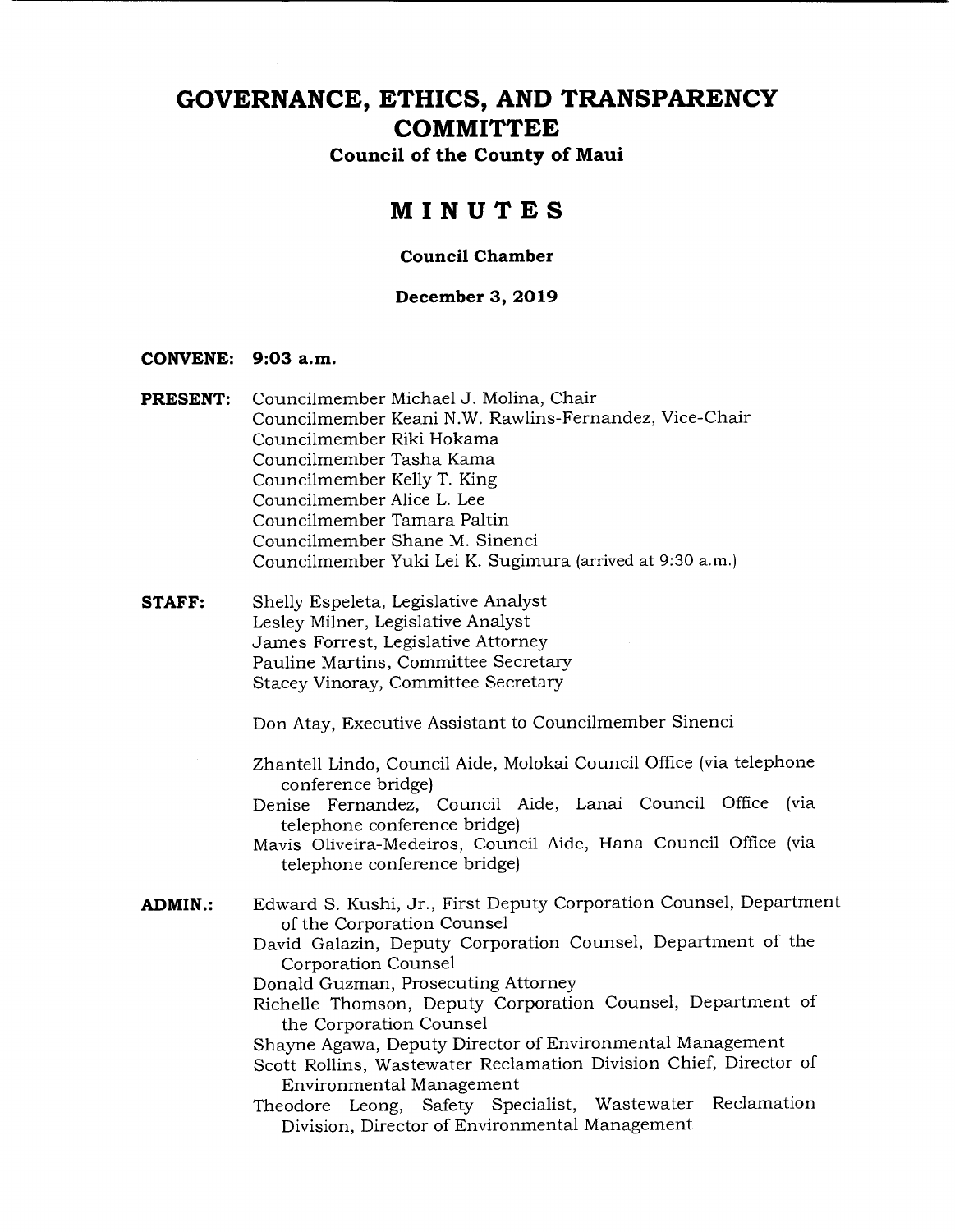### **December 3, 2019**

**PRESS:** *Akaku Maui Community Television, Inc.* 

CHAIR MOLINA: . . . *(gavel). . .* The Governance, Ethics, and Transparency Committee meeting for Tuesday, December 3rd 2019 will now come to order. It is three minutes after the hour of 9 o'clock, good morning, Members. All right let's take attendance this morning. Let's start on my far right-hand side, good morning, Member Kama.

COUNCILMEMBER KAMA: Aloha kakahiaka, Chair.

CHAIR MOLINA: Aloha kakahiaka to you too as well, Member Kama. Member Sugimura is, we've been informed by her office that she's running a bit late so she should be joining us soon for our proceedings. And, good morning, our West Maui Member, Ms. Paltin.

COUNCILMEMBER PALTIN: Aloha kakahiaka, Chair.

- CHAIR MOLINA: Aloha kakahiaka to you too. And our Member from Lanai, Mr. Hokama, good morning, good morning. And Committee Vice-Chair Rawlins-Fernandez, good morning.
- VICE-CHAIR RAWLINS-FERNANDEZ: Aloha kakahiaka, Chair.
- CHAIR MOLINA: Aloha kakahiaka. And our illustrious Member from Wailuku, Ms. Lee.
- COUNCILMEMBER LEE: Oh, Mr. Chair, I'd like to say bon dia, and that's from Portugal. So bon dia from all of us in Portugal and all the malasadas elves.
- CHAIR MOLINA: Alright ma'am, same to you. Thank you. And good morning, Council Chair King.

COUNCILMEMBER KING: Good morning, aloha.

CHAIR MOLINA: Good morning, aloha. And from East Maui, Mr. Sinenci, good morning.

- COUNCILMEMBER SINENCI: Aloha kakahiaka, Chair.
- CHAIR MOLINA: Aloha kakahiaka. And we have from Administration, we have Mr. Galazin from Corporation Counsel as well as Deputy Corporation Counsel, Mr. Kushi, and Committee Staff, Ms. Shelly Espeleta. And joining us, our new Analyst, Ms. Leslie Milner, and of course doing yeoman's work as always as our Committee Secretary, Ms. Pauline Martins, good morning. Members, we have about one, two, three.. .four items on our agenda today, but before we do that, Ms. Espeleta, do we have anyone signed up for public testimony in the Chambers?

MS. ESPELETA: None.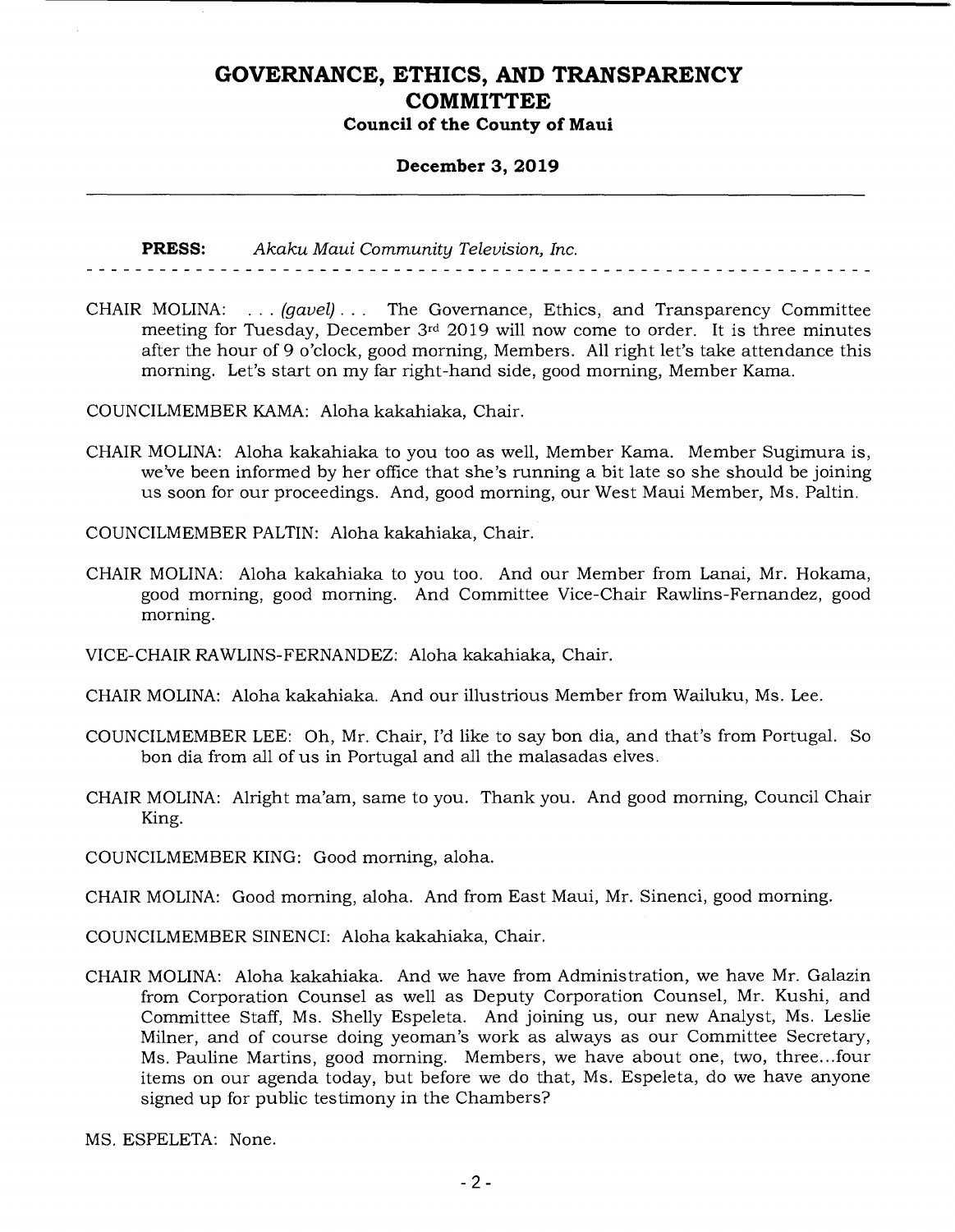### **December 3, 2019**

- CHAIR MOLINA: Okay, none. All right, let's go out to our District Offices, let's go first to Ms. Lindo out in Molokai, do we have any testifiers on Molokai?
- MS. UNDO: Good morning, Chair, there are no testifiers at the Molokai Office.
- CHAIR MOLINA: All right, thank you very much, mahalo. And let's go out to Ms. Fernandez on Lanai, do we have any testimony from Lanai?
- MS. FERNANDEZ: Good morning, Chair, there are no testifiers at the Lanai office.
- CHAIR MOLINA: Mahalo. And finally, let's go out to Hana and Ms. Mavis, how are you and do we have any testifiers out there?
- MS. OLIVEIRA-MEDEIROS: Aloha, Chair, doing good, how are you?
- CHAIR MOLINA: I'm doing good.
- MS. OLIVEIRA-MEDEIROS: We have no testifiers in Hana.
- CHAIR MOLINA: Okay, mahalo. All right Members, if there are no objections, we will close public testimony for our agenda today.
- COUNCILMEMBER SINENCI: No objections.
- CHAIR MOLINA: All right, thank you very much, so ordered.

### **GET-35 INTERGOVERNMENTAL AGREEMENT WITH THE DEPARTMENT OF THE ATTORNEY GENERAL, STATE OF HAWAII, RELATING TO GRANTING OF FUNDS FOR THE VICTIMS OF CRIME ACT VICTIM ASSISTANCE FORMULA GRANT PROGRAM, SPECIAL NEEDS ADVOCACY PROJECT**  (CC 19-444)

- CHAIR MOLINA: Let's go right in to it, to our first Committee item, which is GET-35 and it relates to an Intergovernmental Agreement with the Department of the Attorney General, State of Hawaii, Relating to Granting of Funds for the Victims of Crime Act Victim Assistance Grant Program. And I'd like to recognize Mr. Galazin from Corporation Counsel to give us an overview. Or is it our Prosecuting Attorney, Mr. Guzman, I'm sorry, go ahead, Mr. Prosecutor, you have the floor.
- MR. GUZMAN: Thank you, Chair. Good morning, Members, Councilmembers. This actually is an annual intergovernment agreement between the Attorney General's Office as well as the County. This particular grant is called the VOCA grant, which is the Victims Crime Act Assistance grant. This has been budgeted by the Federal government in the amount of 649,880. The intergovernment agreement stipulates that the County would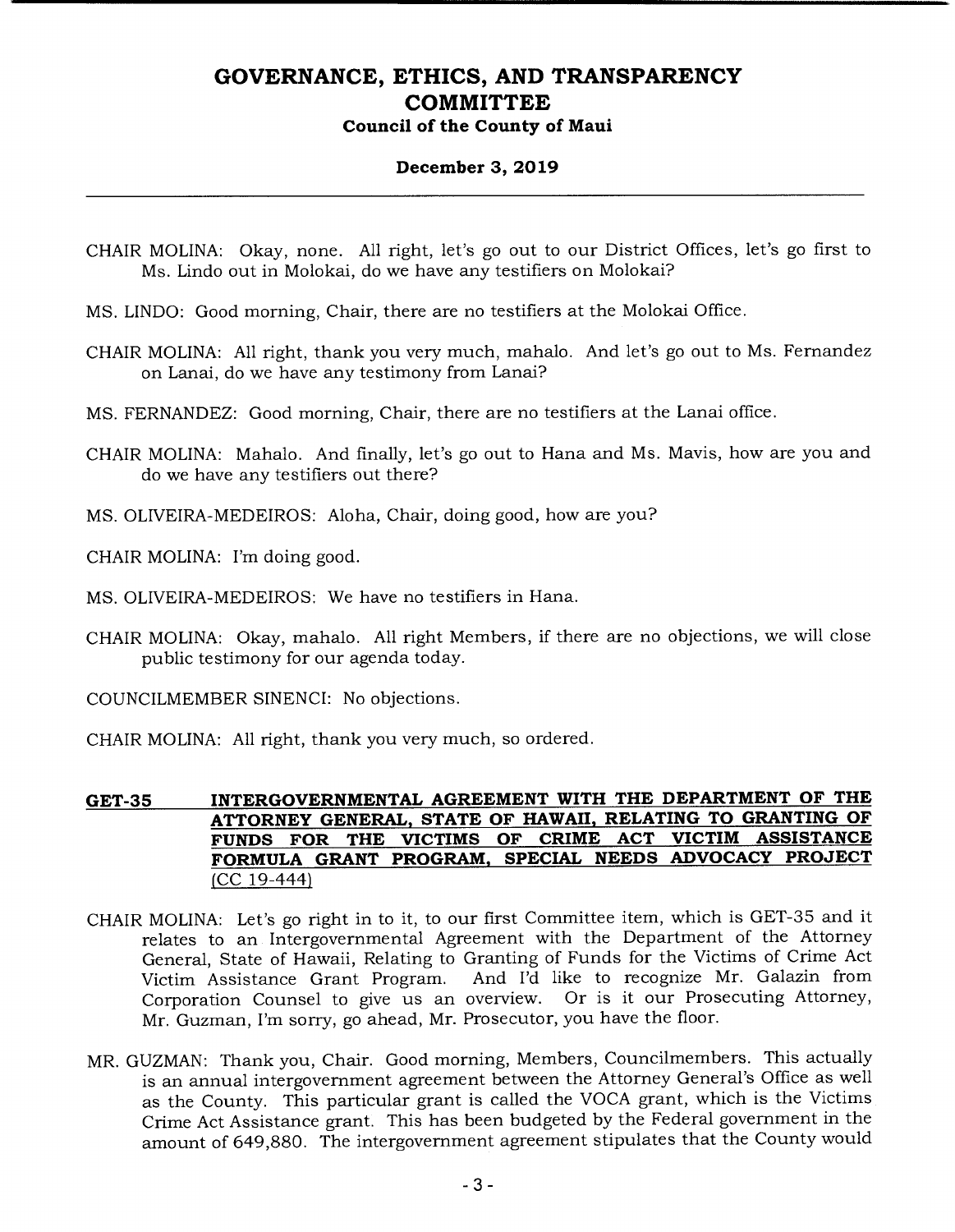### **December 3, 2019**

pay a match of 20 percent, which is a 162,470. These monies are used as a pass through wherein we are the grantor of the Women Helping Women as well as Child and Family Services which they provide emergency services and counseling to our community. We also use portions of the grant money for, to pay full salaries of our five Victim Witness Counselors that we have in our Department as well as one Office Assistant. Basically the 162,470 is a stipulation or an agreement that the County would match 20 percent. And that's about it.

CHAIR MOLINA: Okay, thank you very much, Mr. Guzman.

MR. GUZMAN: Thank you, Chair.

- CHAIR MOLINA: Members, any questions for Mr. Guzman? Members, Member Hokama?
- COUNCILMEMBER HOKAMA: Chair, since this is basically housekeeping that we've done annually, if there's no objections would you take up this and the next item at the same time?
- CHAIR MOLINA: Members, any objections, we can take up both items?

VICE-CHAIR RAWLINS-FERNANDEZ: No objections.

- CHAIR MOLINA: Okay, all right, moving on to our next item. Oh also, no other questions for Mr. Guzman on the first item? Oh, okay, sorry, Chair King?
- COUNCILMEMBER KING: Oh, thank you, Chair. I just wanted to double check, was this a budgeted item?

MR. GUZMAN: Oh yes, I failed to mention that. This is already in our 2020 Budget.

COUNCILMEMBER KING: Okay, thank you.

MR. GUZMAN: And we just need to get the official agreement signed.

COUNCILMEMBER KING: Okay, thank you.

CHAIR MOLINA: Thank you.

### **GET-36 INTERGOVERNMENTAL AGREEMENT WITH THE DEPARTMENT OF THE ATTORNEY GENERAL, STATE OF HAWAII, RELATING TO GRANTING OF FUNDS FOR THE STOP VIOLENCE AGAINST WOMEN FORMULA GRANT PROGRAM, DOMESTIC VIOLENCE INVESTIGATION** (CC 19-445)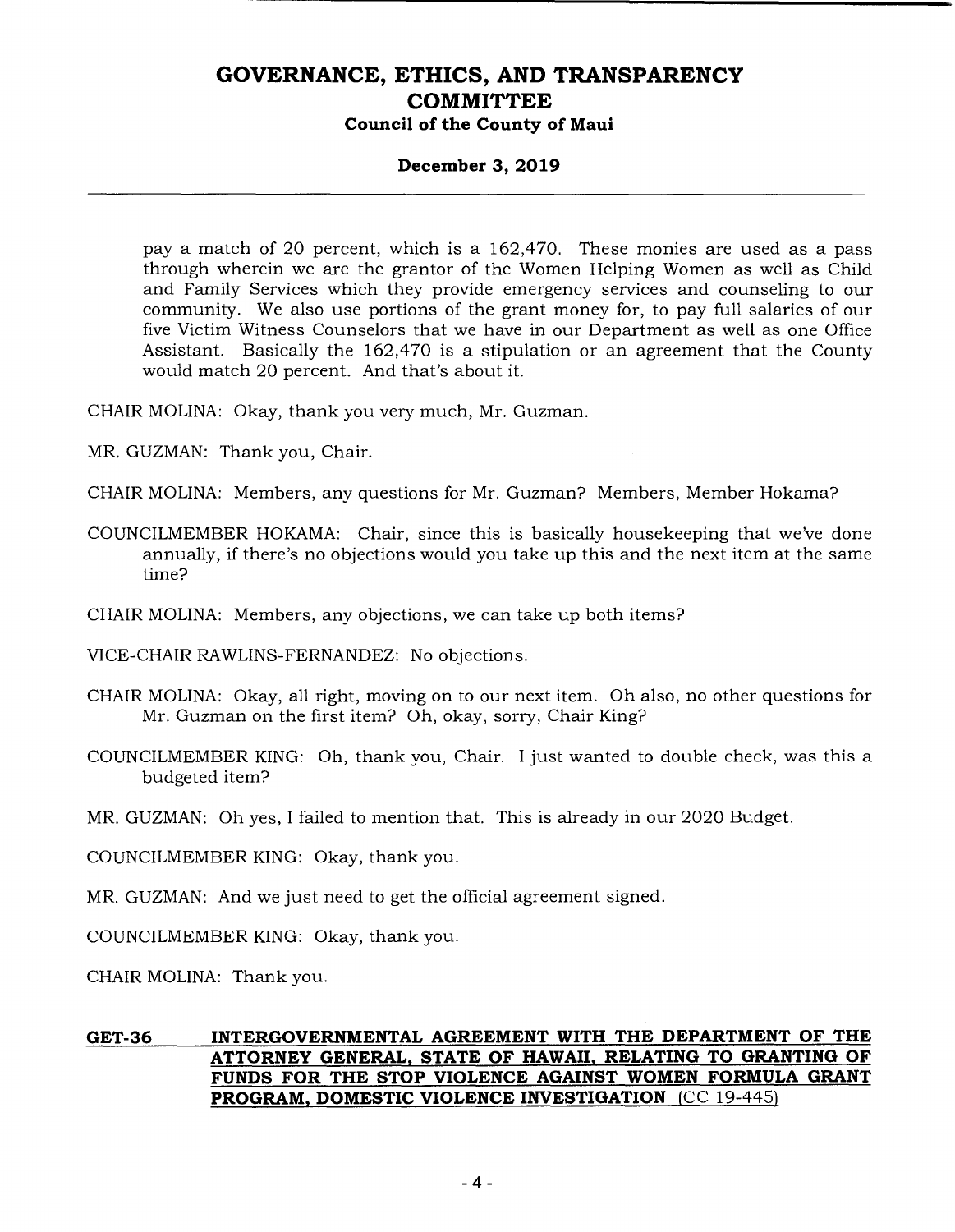### **December 3, 2019**

- CHAIR MOLINA: Seeing no other questions for the first item, let's move on to the next item which is GET-36, which is again an Intergovernmental Agreement with the Department of the Attorney General, State of Hawaii, which relates to granting of funds for the Stop Violence Against Women Formula Grant Domestic Violence Investigation. Mr. Guzman, can you provide us a summary?
- MR. GUZMAN: Thank you, Chair. Thank you, Members. This again is a grant from the Federal government passed through to the Attorney General's Office. This grant is specific to women that have been victims of domestic violence and we, each county is appropriated a certain amount. We've utilized our percentage of the Federal monies which approximate is 54,692. This agreement would stipulate that the County would shoulder the fringe which is 18,321. Again, this is an annual grant, and we're asking for this intergovernmental agreement to be signed. This would be, this salary has been applied to one of our investigators that is specifically assigned to domestic violence, so that investigator only does domestic violence investigations.
- CHAIR MOLINA: Okay, thank you very much, Mr. Guzman. Members, any questions for Mr. Guzman on this item? Seeing none, Members, what I'd like to do is first ask for a motion for both items in one motion if there are no objections to support passage of the revised proposed, or the proposed bill. Chair again would also like to add, maybe I'll just do it if there's a motion to pass --

COUNCILMEMBER KING: So moved.

COUNCILMEMBER KAMA: Second,

CHAIR MOLINA: --I'd like to add additional language to the title of the bill. So, maybe what we'll do, Chair will entertain a motion --

COUNCILMEMBER KING: So moved.

CHAIR MOLINA: --to pass the current bill along with the filing of County Communications 19-444 and County Communications 19-445.

COUNCILMEMBER KAMA: So moved.

CHAIR MOLINA: Okay, moved by Member Kama, is there a second?

VICE-CHAIR RAWLINS-FERNANDEZ: Second.

CHAIR MOLINA: Seconded by Member Rawlins-Fernandez. Okay, Members, for the first item GET-35, I would like to add to the title. It currently reads, A Bill for an Ordinance Authorizing the Mayor to Enter into an Intergovernmental Agreement with the Department of the Attorney General, State of Hawaii. I'd like to add the following words, for the Victims of Crime Act Victim Assistance Grant Program. It adds more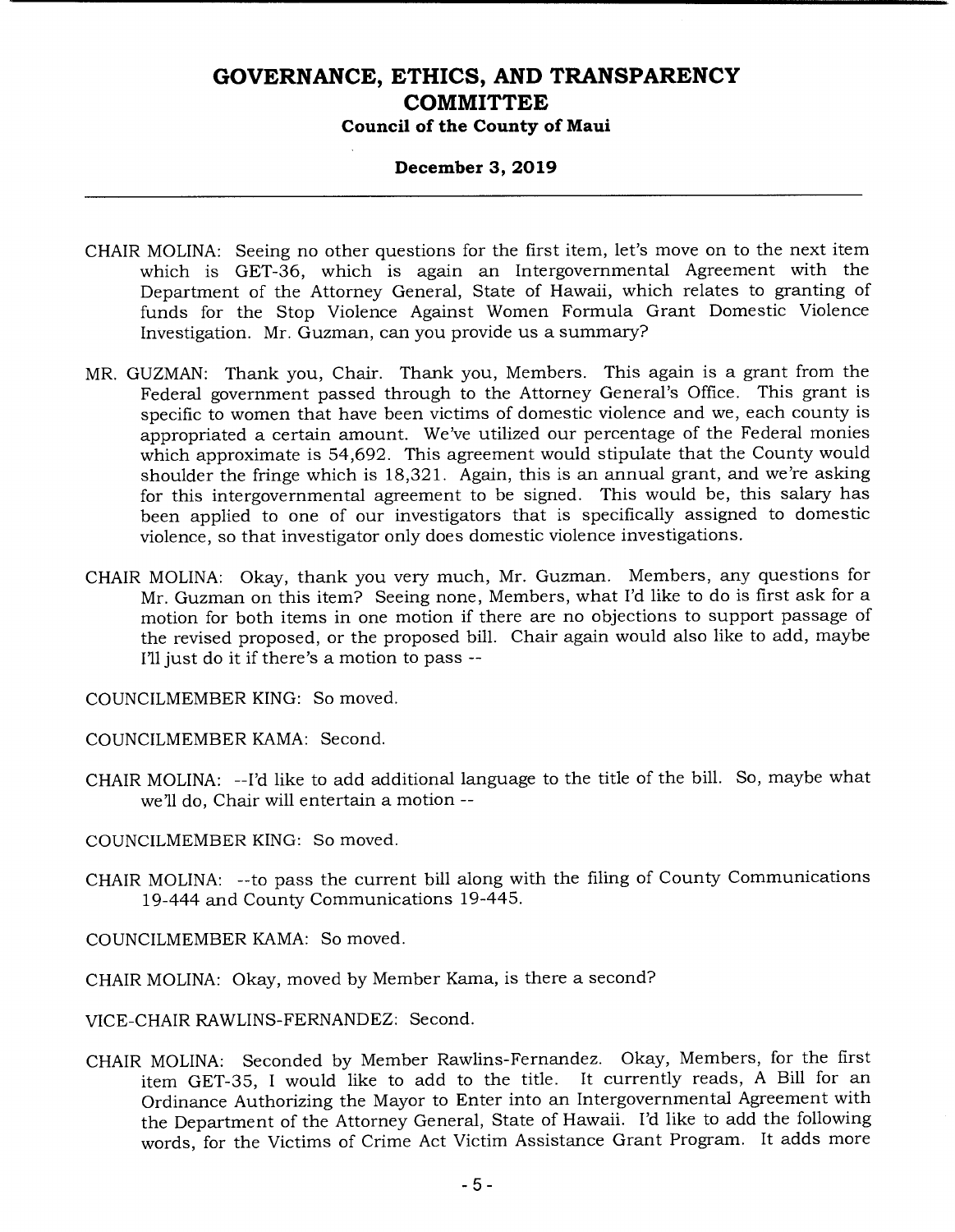### **December 3, 2019**

specificity to the bill. And then for GET-36, at the end of the current title, I would like to add the words, for the Stop Violence Against Women Formula Grant. So, those are the words I'd like to add to each title of both of the bills. And any objections?

COUNCILMEMBER KAMA: No objections.

CHAIR MOLINA: Friendly amendment or would you like to...

COUNCILMEMBER HOKAMA: Chair?

CHAIR MOLINA: Mr. Hokama?

- COUNCILMEMBER HOKAMA: Well, this is an ordinance so I would ask, we should check with our --
- CHAIR MOLINA: Corp. Counsel.
- COUNCILMEMBER HOKAMA: --corporate attorneys whether or not we're changing, because that's not what we posted, yeah.

CHAIR MOLINA: Oh okay, good point.

COUNCILMEMBER HOKAMA: I know you're making it more specific, Chair, but...

CHAIR MOLINA: Yeah, we don't want to get in no trouble with the Sunshine Law police here.

- COUNCILMEMBER HOKAMA: I would say, if not, maybe your comments and your sentiments can be strongly reflected in the Committee Report.
- CHAIR MOLINA: Okay, Mr. Galazin, any comments as to the proposed addition of these verbiage to both of these bills?
- MR. GALAZIN: Thank you, Chair. Yeah, Member Hokama has a point about the way that the language already has been and how it's posted for this bill. You know, I don't see it as much of an issue with the fact that it's the ordinance authorizing the intergovernmental agreement, because the agreement itself is very, you know, explicit. So, I think if the Committee Report just has that language that recognizes that, I don't see a problem with leaving the title as is.
- CHAIR MOLINA: Okay. Yeah, the Chair's intent was just to add more specificity between the two of those, but if you feel it's okay to just leave it as is. Member Rawlins-Fernandez?
- VICE-CHAIR RAWLINS-FERNANDEZ: Mahalo, Chair. So, on the agenda it's, it was posted the way that you read it, the way that you would like to amend it.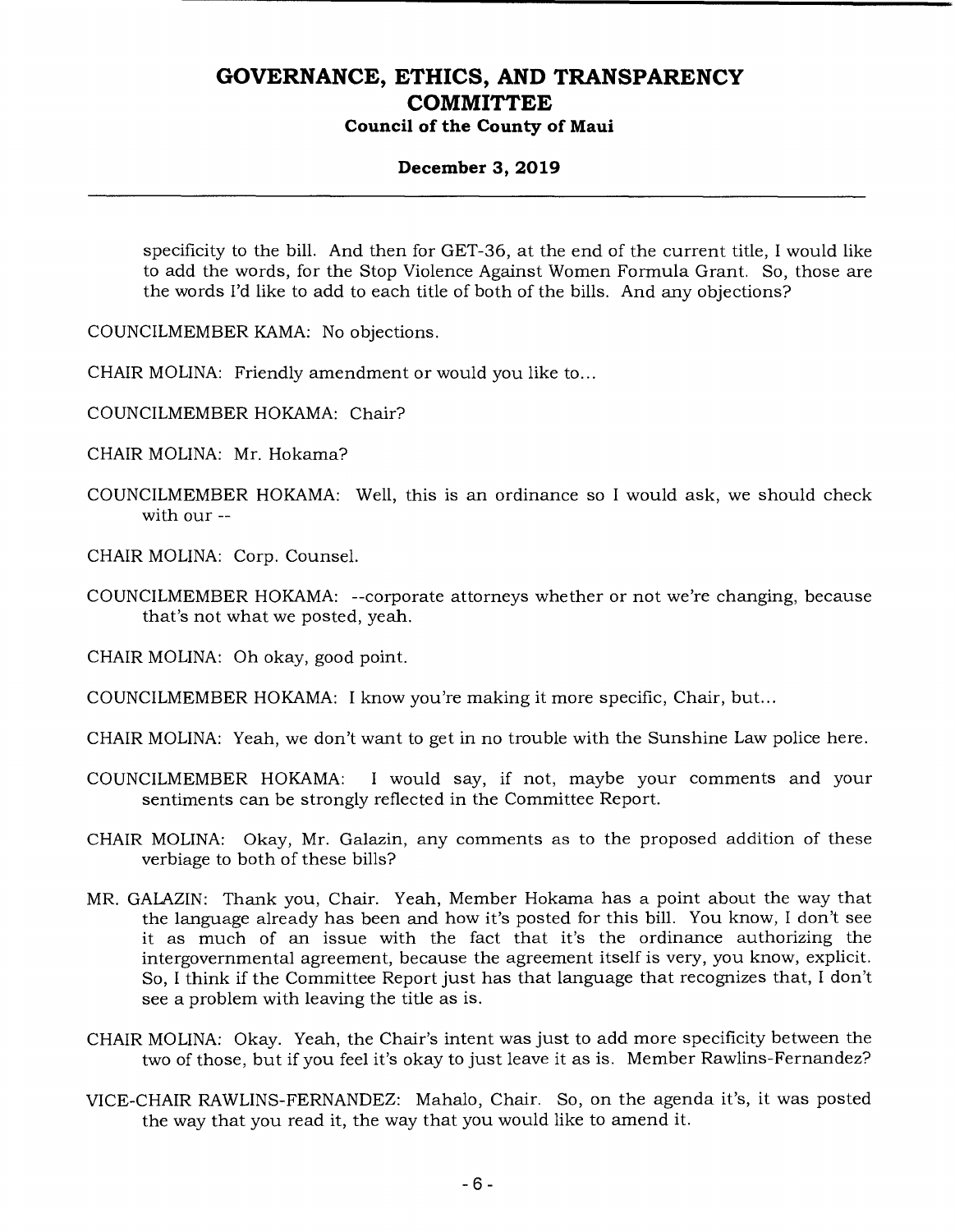#### **December 3, 2019**

CHAIR MOLINA: Yeah, so basically adding the additional language to amend --

VICE-CHAIR RAWLINS-FERNANDEZ: On the bill itself?

CHAIR MOLINA: --the title on the agenda, yeah.

VICE-CHAIR RAWLINS-FERNANDEZ: Right, and the way it was posted, has the language that you proposed to amend the bill, on the agenda.

CHAIR MOLINA: No, it's not on the agenda.

COUNCILMEMBER KAMA: For the victims of...

- CHAIR MOLINA: Yeah, just title of the bill, yeah, that I wanted to add this language to. But, because I guess according to Mr. Galazin, now we, well, a concern that Mr. Hokama had, because it wasn't posted as the title of the bill, adding this language, that may be a potential issue with OIP.
- VICE-CHAIR RAWLINS-FERNANDEZ: I disagree. It was posted the way that you read it. The item itself on the agenda was posted the way that you read it.

CHAIR MOLINA: Oh okay, yeah, I guess, so it's already there.

VICE-CHAIR RAWLINS-FERNANDEZ: And so, I think it gave enough notice to the public that this is the specificity that you intended and it was agendized the way that you would like to amend the title of the bill. And, so I would think that, that would be enough public notice to amend the bill.

COUNCILMEMBER KAMA: I agree.

VICE-CHAIR RAWLINS-FERNANDEZ: The way that you are asking to.

COUNCILMEMBER KAMA: I agree.

CHAIR MOLINA: Okay. Well, good point, yeah, I was focused more on the title of the bill itself, but then looking at the title of the agenda item, so it wouldn't be a problem then to add that, the additional language. Members, so what I'll do, I'll propose that as an amendment for consideration. So.. .well...

COUNCILMEMBER KING: Are you asking for a motion for the amendment?

CHAIR MOLINA: Yeah, could I ask for a motion as an amendment to add the verbiage that I mentioned?

VICE-CHAIR RAWLINS-FERNANDEZ: So moved.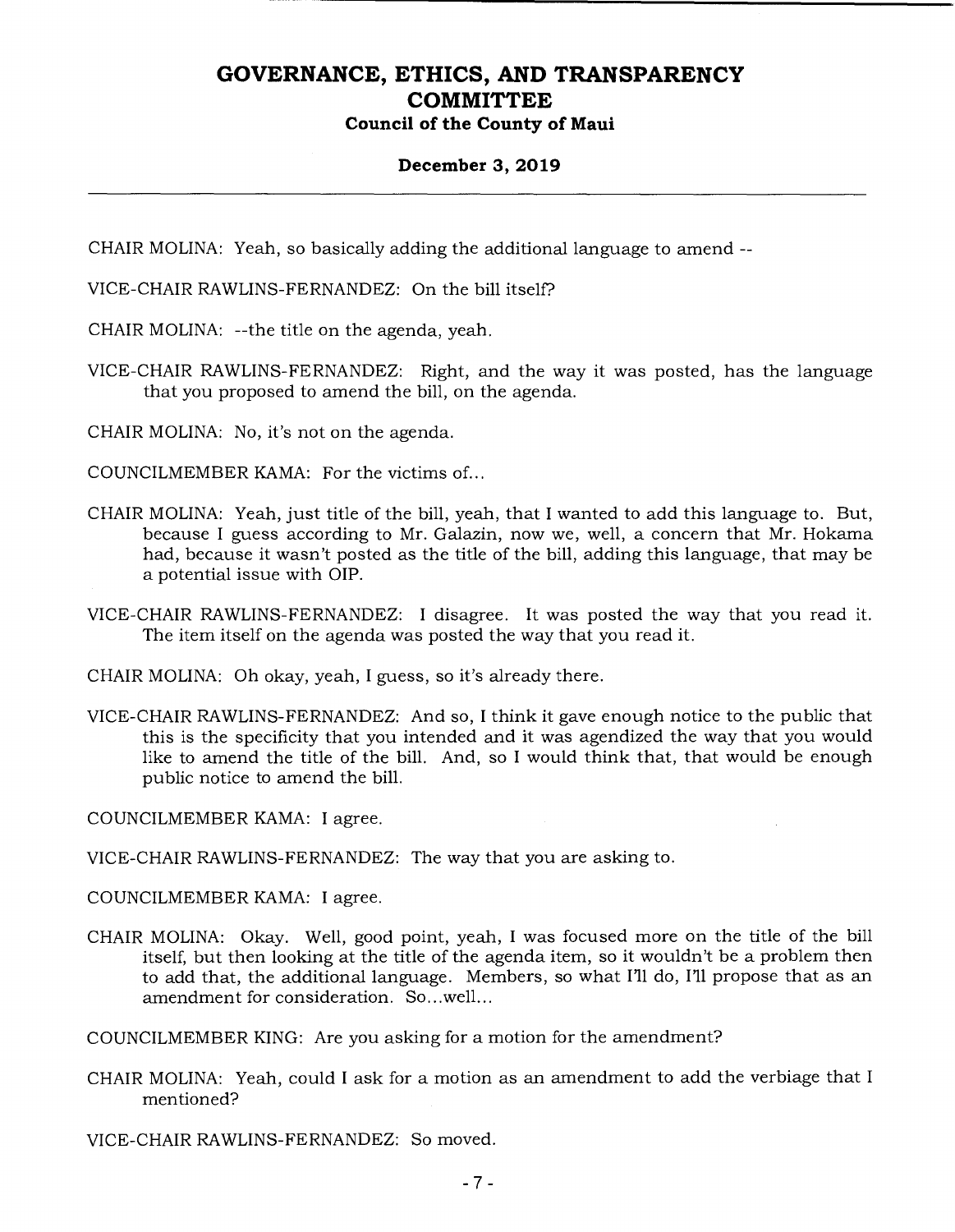### **December 3, 2019**

COUNCILMEMBER KAMA: Second.

COUNCILMEMBER KING: Second.

CHAIR MOLINA: Okay, been moved by Chair King, seconded by Member Rawlins-Fernandez. Any discussion? Okay, all those in favor of the amendment, signify by saying "aye."

COUNCILMEMBERS VOICED AYE.

CHAIR MOLINA: All those opposed, say "no."

COUNCILMEMBER HOKAMA: No.

- **VOTE: AYES: Chair Molina, Vice-Chair Rawlins-Fernandez, Councilmembers Kama, King, Lee, Paltin, and Sinenci.** 
	- **NOES: Councilmember Hokama.**
	- **ABSTAIN: None.**
	- **ABSENT: None.** 
		- **EXC.: Councilmember Sugimura.**

**MOTION CARRIED.** 

- **ACTION: AMEND TITLE OF BILLS.**
- CHAIR MOLINA: Okay we have seven "ayes," one "no," Member Hokama with regards to the amendment. The amendment passes, now we are back to the motion as amended. Members, any discussion? Seeing none, all those in favor, signify by saying "aye."

COUNCILMEMBERS VOICED AYE.

CHAIR MOLINA: All those opposed.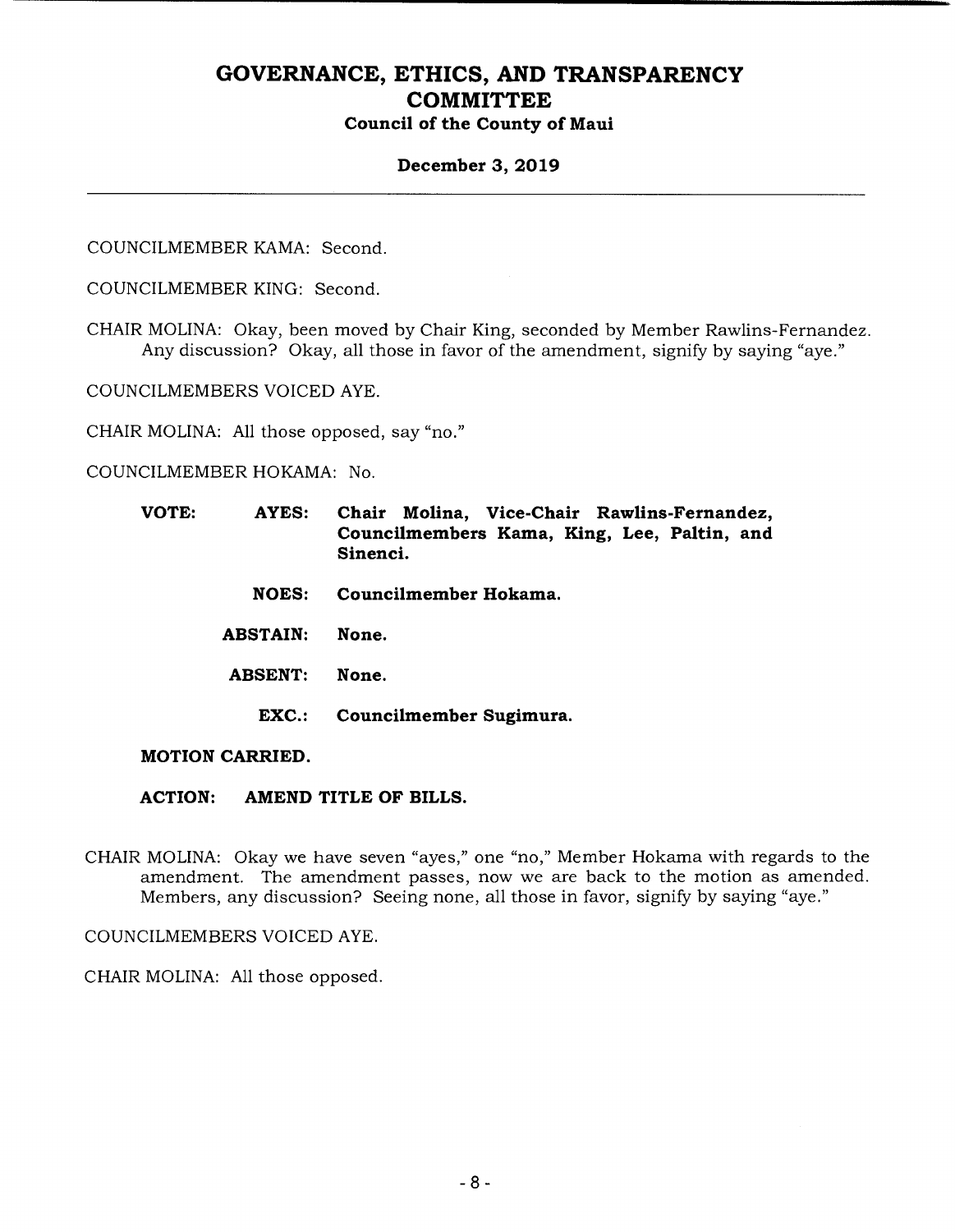# **GOVERNANCE, ETHICS, AND TRANSPARENCY COMMITTEE**

**Council of the County of Maui** 

**December 3, 2019** 

| <b>VOTE:</b> | AYES: |                                         |  | Chair Molina, Vice-Chair Rawlins-Fernandez, |  |  |
|--------------|-------|-----------------------------------------|--|---------------------------------------------|--|--|
|              |       | Councilmembers Hokama, Kama, King, Lee, |  |                                             |  |  |
|              |       | Paltin, and Sinenci.                    |  |                                             |  |  |

**NOES: None.** 

**ABSTAIN: None.** 

- **ABSENT: None.** 
	- **EXC.: Councilmember Sugimura.**

#### **MOTION CARRIED.**

### **ACTION: FIRST READING OF REVISED BILLS AND FILING OF COMMUNICATIONS.**

- CHAIR MOLINA: Okay, Chair will mark eight "ayes" with one excused, Member Sugimura, so GET items 35 and 36 passes and advances to the full Council. Thank you very much, Members.
- MR. GUZMAN: Thank you, Chair. Thank you, Members.
- CHAIR MOLINA: Thank you, Mr. Guzman.

UNIDENTIFIED SPEAKER: Chair, can you call for a short recess please?

CHAIR MOLINA: Okay, recess subject the call of the Chair. . . . *(gavel).* 

**RECESS: 9:15 a.m.** 

**RECONVENE: 9:16 a.m.** 

CHAIR MOLINA: . . . *(gavel). . .* GET Committee meeting for December 3, 2019, is now back in session, 9:15. Thank you very much, Members, for that recess to address a technical matter with Staff.

### **GET-4(1) MAUI COUNTY LEGISLATIVE PACKAGE (2020 MAUI COUNTY LEGISLATIVE PACKAGE)** (CC 19-26)

CHAIR MOLINA: Moving on to our next item is the Maui County Legislative Package which is the 2020 Maui County Legislative Package GET-4(1) and this has to do with approving for inclusion in the 2020 Maui County Legislative Package a State bill to increase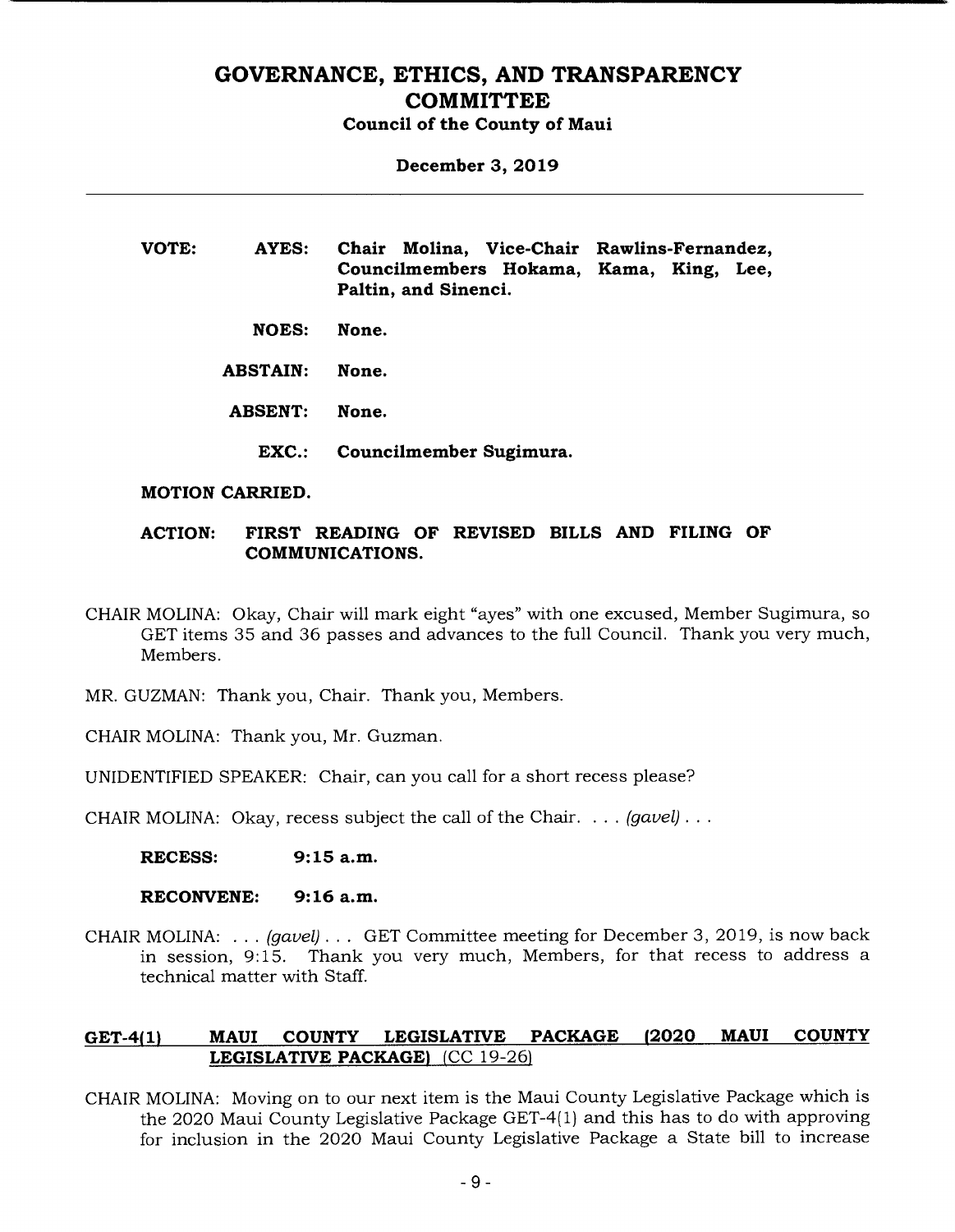### **December 3, 2019**

funding for agriculture. I'd like to recognize Councilmember Sinenci to give us some opening comments on this.

- COUNCILMEMBER SINENCI: Thank you, Chair. These were the bills that I had proposed for our HSAC, and so this one today is just for the Maui County Legislative Package.
- CHAIR MOLINA: And if memory serves me correct, we had some discussion on this previously and now we've.,.

COUNCILMEMBER SINENCI: Correct.

- CHAIR MOLINA: Right, okay. Members, any discussion on this item? I believe there was a recent HSAC meeting involving Chair King and Member Paltin. Chair King?
- COUNCILMEMBER KING: Thank you, Chair. Actually Member Paltin as the alternate attended that meeting for me because I was on vacation and it was a little problematic. I don't know, would you like to discuss it? I don't want to get to far into it 'cause that's not on the agenda but there may be some additional items coming, I mean, I'm fine with going ahead with these four, but we may have some additional ones depending on whether or not Maui County Council approves the HSAC package. And then if Member Paltin would like to follow up on, since she attended the meeting on what happened with our bills that we submitted for HSAC.
- CHAIR MOLINA: Okay, Member Paltin, as long as we, you know, we just kind of tie it in to what's on our agenda item which relates to the Maui County Legislative Package, any comments that you can, or updates you can provide the Committee on as it relates to this?
- COUNCILMEMBER PALTIN: Okay. So, just to refresh Members' memories, there was some deadlines put in place to submit our Maui County Legislative Package as well as bills to the HSAC, the Hawaii State Association of Counties and for items to be included in the Hawaii State Association of Counties, all of the counties need to agree to them. And it seemed to me a little bit that the deadlines were moving but whatever the situation was, there were about eight or so Maui County items submitted to HSAC and the other counties had about maybe eight combined items submitted. And the Councilmember from Hawaii County mentioned that she had outreached to other folks within the State Legislature and that in order for HSAC package to be considered seriously, that it needed to be much less than 16 items. And it turned out that, you know, because most counties only submitted a couple items, that of our seven or so items to get in, we only got a couple in and our first choice was kind of shot down so we went with our second and third choices were related to cesspools as well as moving the drinking alcohol from .08 to .05 and driving legally. And it was a little bit difficult because we waived the rules and we had it on the telephone and some folks were coming in garbled. But basically there were maybe besides those two, six other ones. The ones that stand out, I don't remember them all, but there was one trying to bring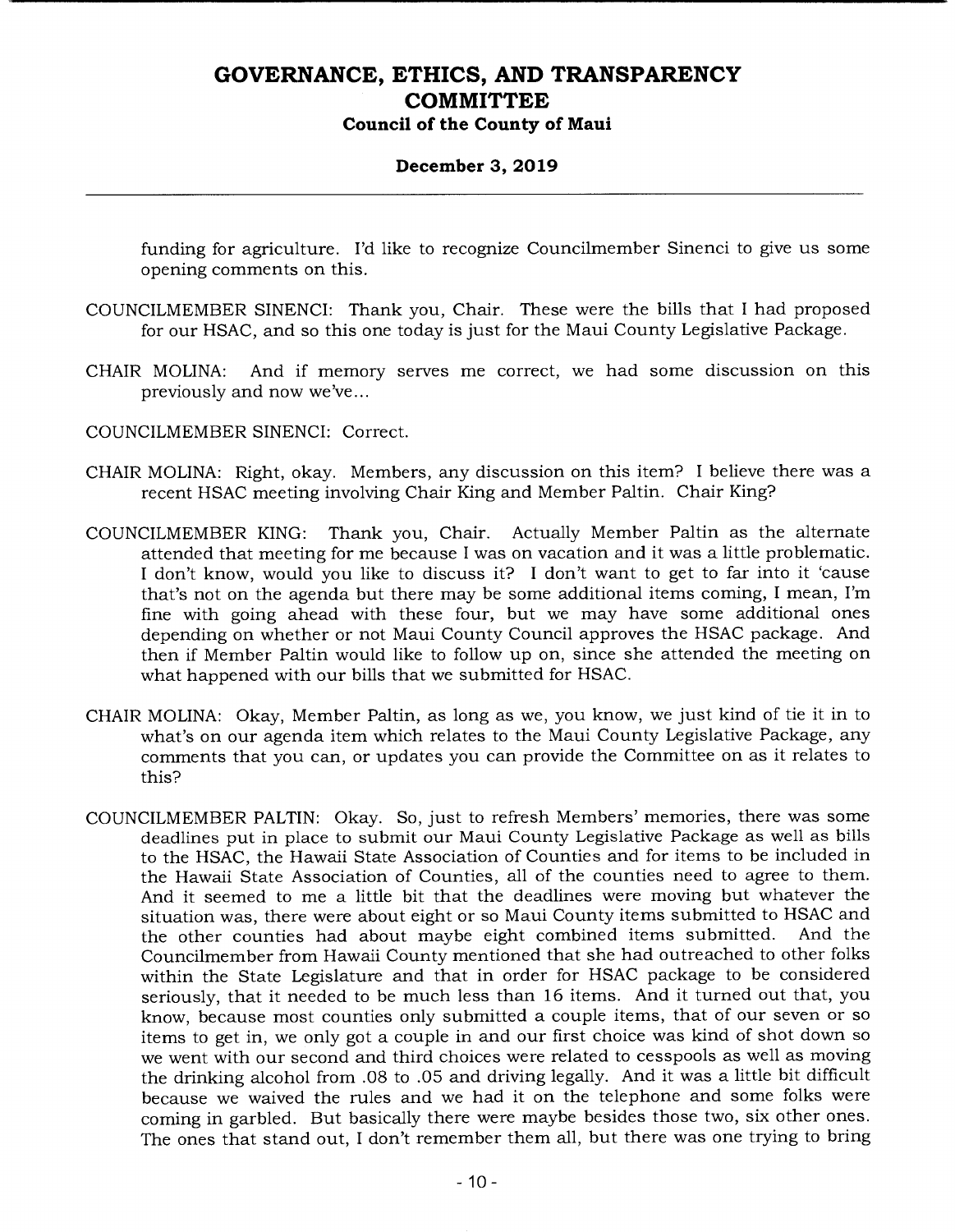#### **December 3, 2019**

back the tort liability for lifeguards which would be very helpful because, you know, it would allow us to expand services for lifeguards without two areas, like that are State's jurisdiction without the fear of being sued frivolously if whatever happens. And then there was an issue related to TAT and getting back a certain percentage for certain expenses incurred by counties that, you know, are within the State's realm of things, like tourist related State facility, helping that. As well as one related to affordable housing to waive land use commission review for 15 acres or less. And I mentioned that we already do that, but I guess County of Hawaii pointed to a specific example where it didn't get waived and so they wanted it spelled out. There were probably three more that I'm not sure about, but so I mean, I guess we can decide to not sign on because we only got two of our seven, or we can try and introduce all seven, or whatever ones we like from the HSAC and integrate it into the Maui County package. I think that might be cool if we could do that, but it's up to the will of the Members.

- CHAIR MOLINA: Okay, thank you for that overview and suggestions. Members, any other comments? Again, what we're considering here today are three proposals for inclusion in the Maui package which is again - first proposal related to State funding for agriculture, second proposal for remote schools and appropriation of funds, and the last for two-lane roadways as proposed by, all three as proposed by Member Sinenci. Chair King?
- COUNCILMEMBER KING: Yeah, Chair, I just wanted to just confirm that including these three doesn't mean that we can't include other ones, so I think the point of looking at HSAC bills is that we had some bills that were very important to Maui County for the State, you know, that we've submitted and on Friday we'll be looking at whether or not we want to approve the, what ended up being the HSAC package. So, if we do approve it then we may want to add the rest of the bills that didn't get into the HSAC package into the Maui County package. If we don't approve it then we can force HSAC back into another vote, so that's kind of, but, you know, I don't have a problem with these, with looking at these bills right now and doing this inclusion because we need to get moving on our Maui package and we need to get that done before the end of year, I think.
- CHAIR MOLINA: Yeah, thank you. So, appreciate the, reminding us of the deadline coming up. Members, any other discussion on the three proposals here today? Is there a request for a separation, well we'll just vote separately on all three to include in the package if there's no objections to proceeding in that fashion?

UNIDENTIFIED SPEAKER: . . . *(inaudible)...* 

CHAIR MOLINA: Okay. Okay, would you like to, we'll just do this in one sweeping motion for all three proposals? Okay.

VICE-CHAIR RAWLINS-FERNANDEZ: Chair?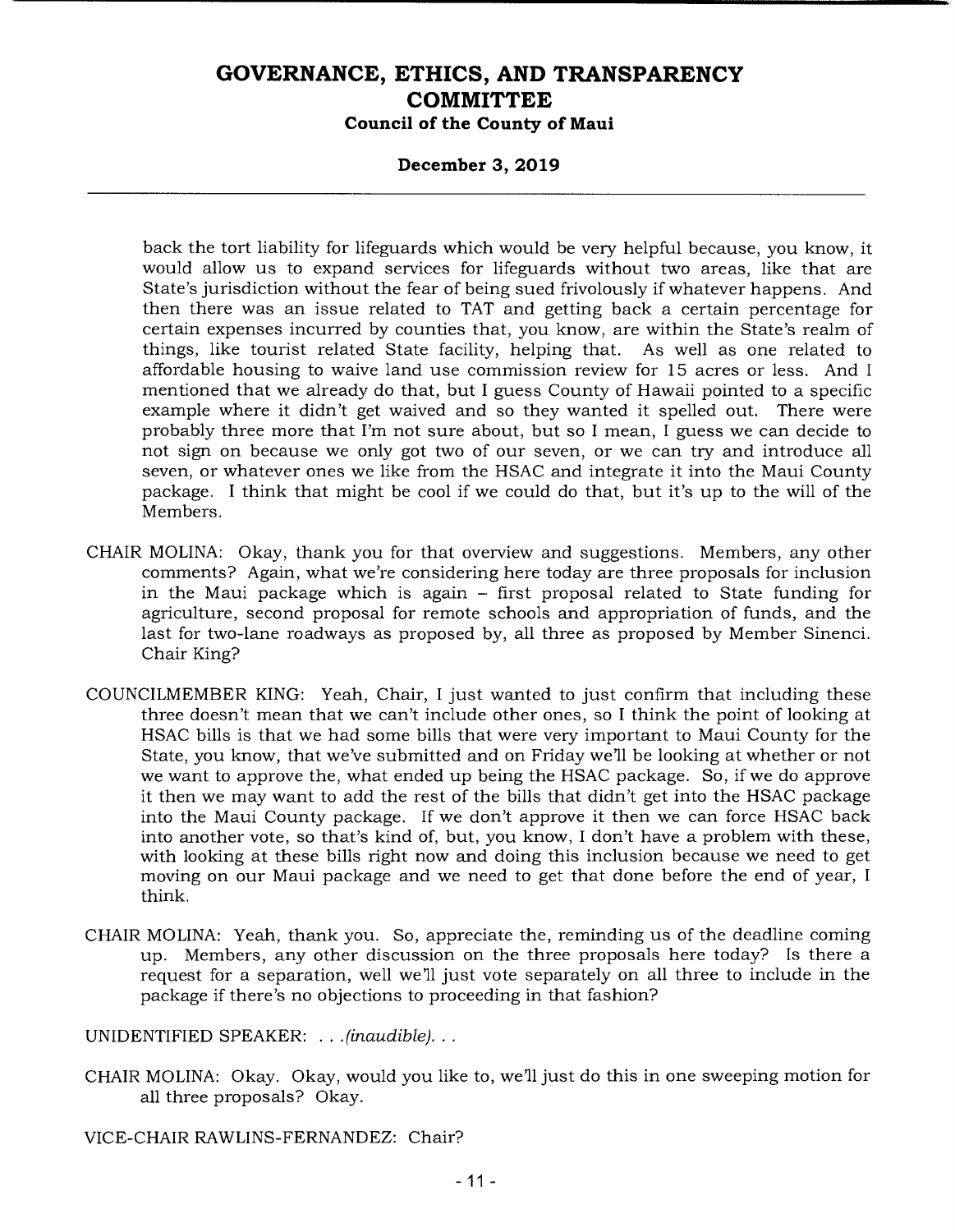#### **December 3, 2019**

CHAIR MOLINA: Yes?

VICE-CHAIR RAWLINS-FERNANDEZ: Before we do that, I just wanted clarification on what the plan is for the seven proposed bills that didn't make it into the HSAC package. So, just for clarification, the seven bills will be on or are on this Friday's Council Agenda?

CHAIR MOLINA: Chair King?

COUNCILMEMBER KING: Well, the eight bills that the HSAC Executive Board approved will be on the agenda for approval. Attached to that will be a list of all of Maui County's bills that didn't make it on to the list. I think all the other bills that made it on to the list were.. .comprised all the bills that the other counties wanted that had.. .we submitted the most. And so, until we decide at Friday's meeting whether or not we want to approve the HSAC package, we won't know what's left over. So, if we, you know, again if we approve the HSAC package as it is then we'll have another I think six or seven bills that we could add to the Maui County package. Unfortunately it's not as effective, if just Maui County supports them. It's much more effective if the entire four, you know, contingent of four counties supports them. But that's what happened at the Executive Board meeting and so if we decide not to approve it, then it goes back to HSAC with whatever recommendations this County makes. So, you know, I think after Friday we'll know how we want to move forward with the rest of the Maui County package.

VICE-CHAIR RAWLINS-FERNANDEZ: Okay, mahalo for that clarification. Okay, mahalo.

- CHAIR MOLINA: Okay, thank you very much, Chair King, for the clarification. Member Paltin?
- COUNCILMEMBER PALTIN: I just was wondering, is there harm in double endorsing 'em, like HSAC and Maui County?

COUNCILMEMBER KING: No, no there's no...

CHAIR MOLINA: Chair King?

COUNCILMEMBER KING: Thank you. There's no harm in doing that, but we can't approve the other ones on the package today because they weren't on the agenda, so.

COUNCILMEMBER PALTIN: No can make amendment?

COUNCILMEMBER KING: No.

COUNCILMEMBER PALTIN: Okay.

CHAIR MOLINA: 'Cause it's not agendized, yeah.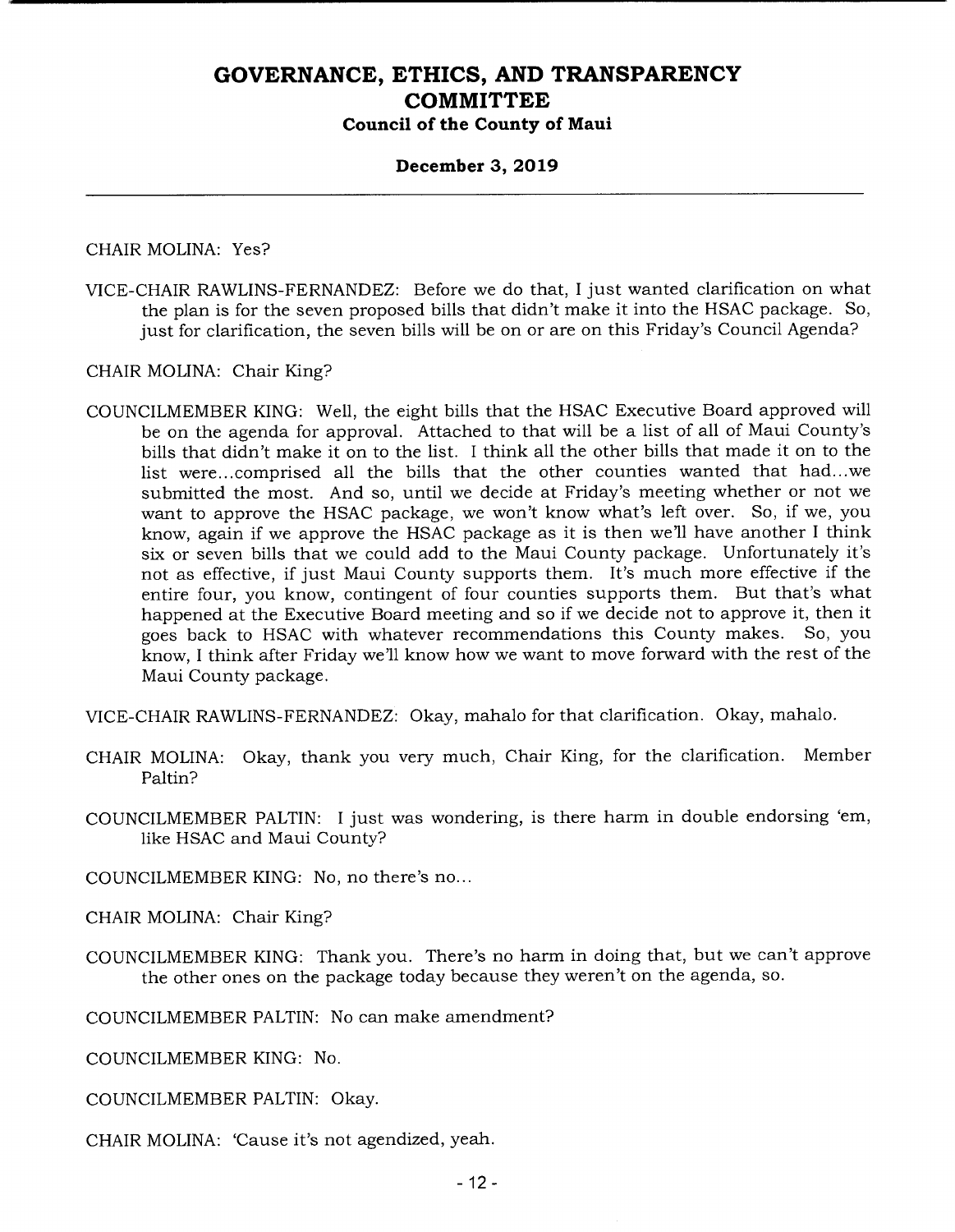#### **December 3, 2019**

UNIDENTIFIED SPEAKER: Right.

- CHAIR MOLINA: So, yeah. Again, our friends from the OIP might have a concern. So, Member Sinenci?
- COUNCILMEMBER SINENCI: Thank you, Chair. Before the vote, I just wanted to mention that on one of the bills relating to traffic safety, we had just non-substantive changes at the recommendation of Corporation Counsel. On Page 1 when it says, from mile marker 00 to mile marker 34, we wanted to include the changes between mile marker 00 and mile marker 34, on all of the areas where the mile markers are.
- CHAIR MOLINA: Okay, thank you for that clarification, Mr. Sinenci. Members... Mr. Hokama?
- COUNCILMEMBER HOKAMA: . . *(inaudible)...* Did you take a motion, Chair?
- CHAIR MOLINA: No, no motion yet; however, if there's, has no objections, if you want to make a motion on the floor or?
- COUNCILMEMBER HOKAMA: I'll make the motion, Chair, to adopt the four proposed resolutions.
- COUNCILMEMBER KING: Second.
- COUNCILMEMBER HOKAMA: And one State bill, and one bill for consideration in the Maui County Legislative Package.
- CHAIR MOLINA: Okay, motion made by Member Hokama.

COUNCILMEMBER KING: Second.

CHAIR MOLINA: Seconded by Chair King. Members, any discussion?

COUNCILMEMBER HOKAMA: Chair?

CHAIR MOLINA: Okay, Mr. Hokama?

COUNCILMEMBER HOKAMA: Yeah, Chair, and that would also include you to have the ability for non-substantive adjustments and any appropriate filing, Chair.

CHAIR MOLINA: Thank you. Okay.

COUNCILMEMBER HOKAMA: I just want... I want to speak more on the first one regarding agriculture. I think this is something that we need to continue to support, Chair. From the tax point, it's a subsidized category, I think we can turn this around, make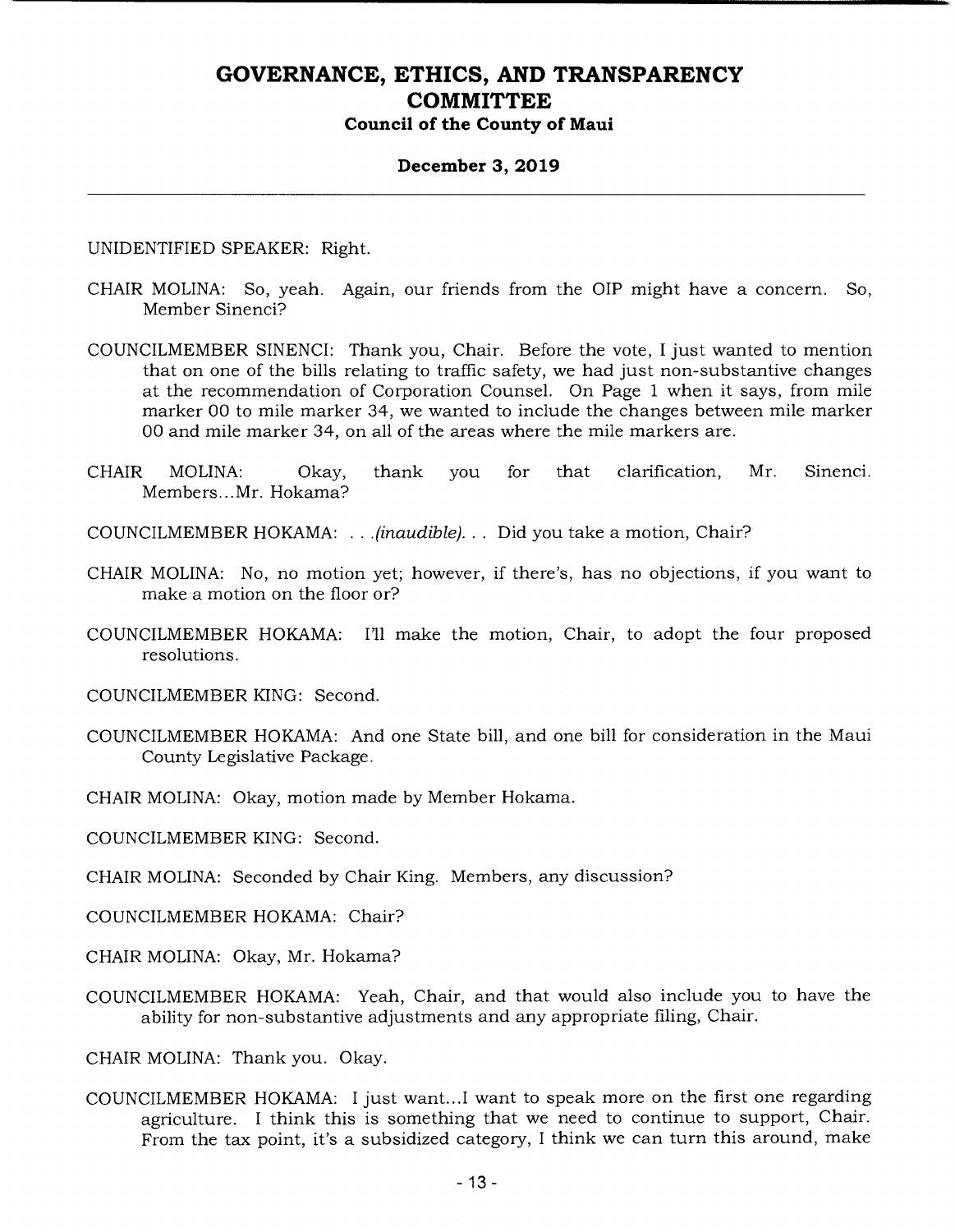#### **December 3, 2019**

agriculture more viable and take its appropriate place in our County's efforts on sustainability, especially with food. I particularly support what Mr. Sinenci's doing with the economic development portion because on Lanai we have funded and I'm pursuing the acquisition and if need be condemnation of ag land on Lanai to offer Lanaians some ability of choice, a freedom of choice. Currently on Lanai it's very limited, it's one or nothing, basically and our island has come to a point where it needs to have the ability of some choices. We're losing our young people because they feel they need additional choices. If we have other areas that we're interested in, whether it be in future avionics with potential projects on Lanai. We're very open to those that will have economic and job benefits for our island, Chair. We know are limitations, we believe this is one area we can contribute to the County. We've got great land, we have appropriate waters. Don't let anyone fool you that we don't have sufficient waters to do appropriate agriculture, we do. We had a big plantation once. So, I speak in support of this. I would also ask our colleagues that when we come to budget, we also consider supporting it with our own funding to move agriculture forward in this County on all islands. Thank you, Chair.

- CHAIR MOLINA: Okay, thank you Mr. Hokama. And some great points and certainly we do need to look at all opportunities to keep our young people here, so certainly well spoken, Mr. Hokama. Mr. Sinenci, as the introducer of these items to this package, any comments?
- COUNCILMEMBER SINENCI: Thank you, Chair. Thank you, and I appreciate the comments from fellow Members. I did want to speak towards the promoting traffic safety on two-lane roadways. This bill is part of a concerted effort to educate our visitors and promote safe driving etiquette on the Hana Highway and on our rural areas. It allows slower moving vehicles to pull over onto safe conditions when five or more cars have grid locked behind you. This allows for the steady flow of traffic on the road and thereby creating more pleasant driving experience, not a stressful one that could instigate road rage. So, this is an issue with the increase of our local visitors and the congestion that has been created by multiple tour vans, buses, and rental cars that make for dangerous driving conditions, so just wanted to add that. Thank you, Chair.
- CHAIR MOLINA: Okay, thank you for those points, Mr. Sinenci. Members, any other comments before I recognize Members? I'd like to welcome Member Sugimura to our proceedings this morning. Good morning. Member Kama?
- COUNCILMEMBER KAMA: Thank you, Chair. I just want to speak in support of the Maui County Legislative Package, especially the one on agriculture. And so although we're asking for the State Leg to put more money into it, do we know how much money we want? And do we know what we want to spend it on? And do we know, or will we be notified that when the bill starts getting traction in the State Leg, that we can respond to it as it goes through, 'cause it goes pretty fast? So, is somebody going to be tracking that, I mean, I know HSAC will be looking at it, but what would our role be in terms of insuring that it keeps moving forward and that we can present comments or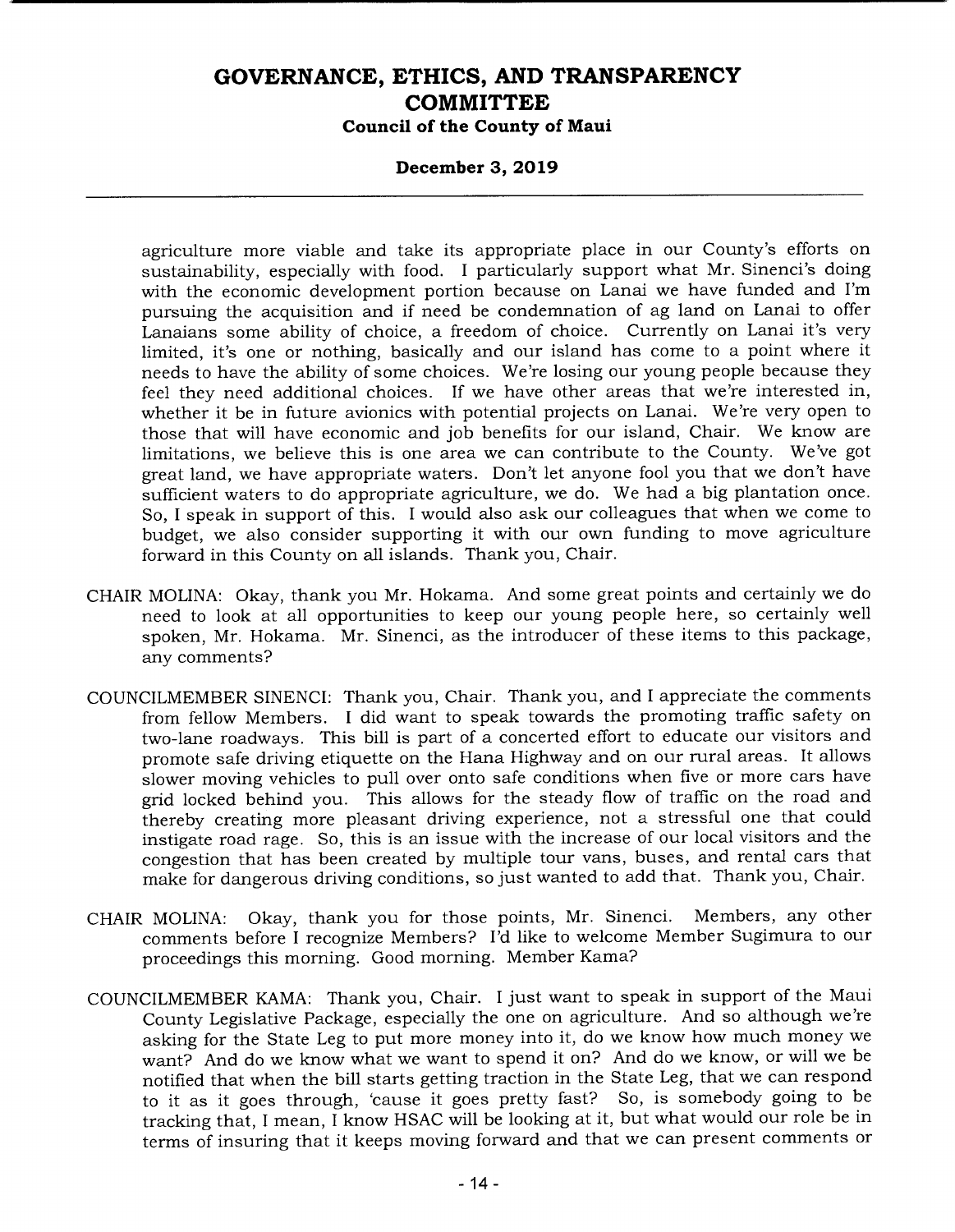# **December 3, 2019**

testimonies or whatever?

- CHAIR MOLINA: Okay, Member Kama, with regards to your questions, let me recognize Chair King.
- COUNCILMEMBER KING: Okay, thank you, Chair. Thank you for that excellent question. We have trackers in OCS. We probably of all the counties, we have done the best job of tracking legislation, in our offices. And basically as Chair, I've been submitting testimony the past legislative session for all of the bills that we supported through HSAC and through the Maui County, and if Members are willing, I can share all that information with the Members as it comes in and then if you want to send in additional letters, you're welcome to do that. So, I've been speaking on behalf of the Council since we approved, for all the bills that we've approved as a Council. But it certainly wouldn't hurt to have additional letters in. I can, when we get to that point, it would be good to have Councilmembers who would like to do those kinds of letters to let me know, and then I can.. .1 don't want to try.. .1 mean this happens on a daily basis and it's a lot of legislations --

#### COUNCILMEMBER KAMA: Yes.

COUNCILMEMBER KING: --so, I don't want to inundate you if you don't want it, but I'm happy to share that information with whoever wants to send in additional.., and if there's a specific bills that you want to testify on, you can let me know that too. And then we'll just --

COUNCILMEMBER KAMA: Okay.

COUNCILMEMBER KING: --send you the information on those specific bills, but, you know, I'm.. .the more, the more the merrier, so, happy to share that information.

COUNCILMEMBER KAMA: Thank you.

COUNCILMEMBER KING: Thank you, Chair.

- CHAIR MOLINA: Thank you, Chair King. Member Sugimura?
- COUNCILMEMBER SUGIMURA: Thank you for having that process in place and if we could request, my office I guess, I'm not sure what the other Members want, but once the bills get introduced if you could give us the bill number so that we can track it, and those that we want. The State has a excellent system to go into their online system so that when it gets scheduled in, you know, we can therefore send testimony, but if you could send us the bill numbers, because there's like 3,000 bills that got introduced that last term, I mean, the first part of the session. And the second session, I'm not too sure how many more will get introduced, but I think they've limited it. So, if you could, that would be helpful.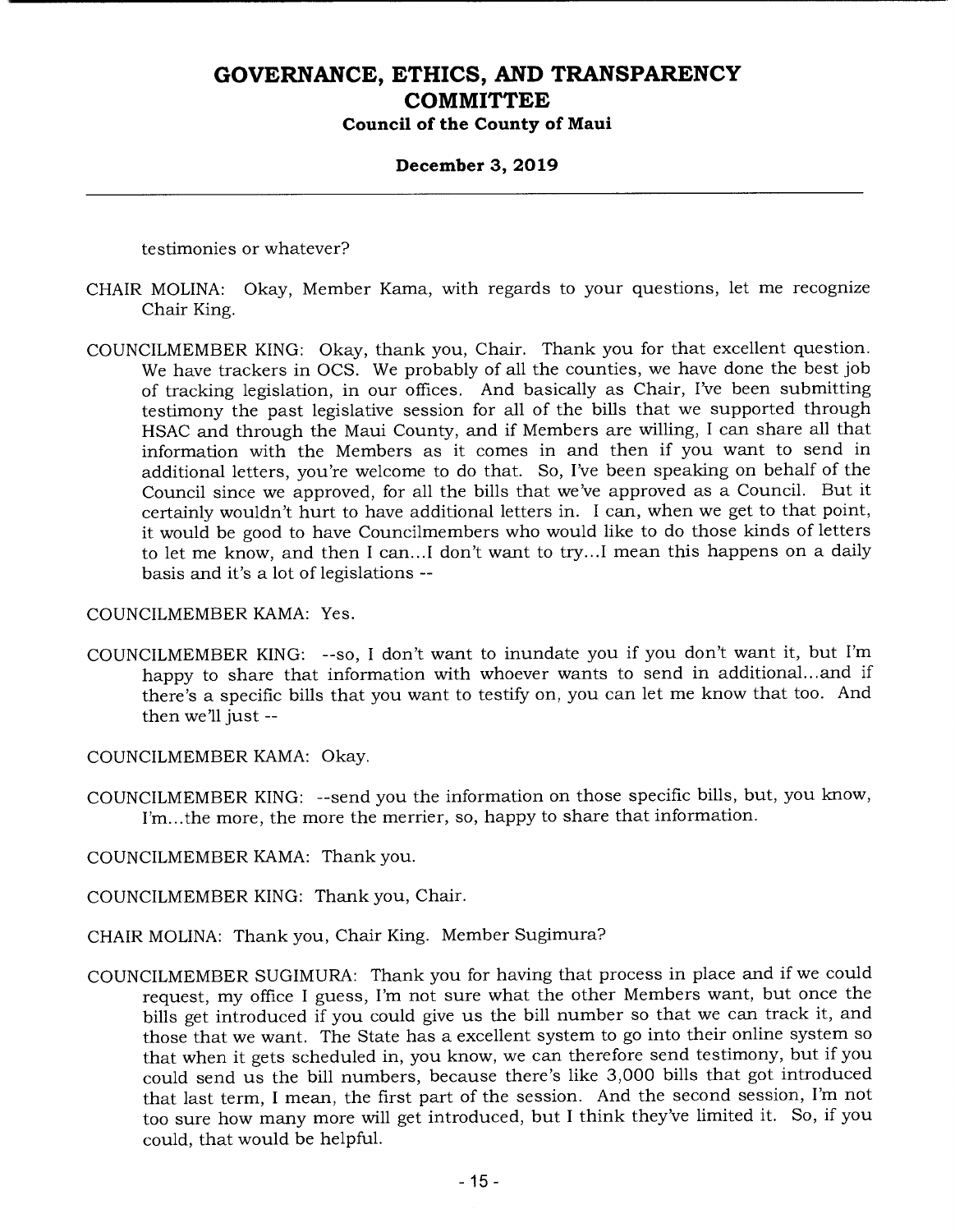#### **December 3, 2019**

CHAIR MOLINA: Thank you, Ms. Sugimura.

COUNCILMEMBER KING: Can I just give a response?

CHAIR MOLINA: Chair King?

- COUNCILMEMBER KING: So, the request is to send you the information for the bills that we've endorsed as a Council through, either through HSAC or through Maui County and then of course, you know, anybody who wants to testify on individual.., as an individual Councilmember on whatever other bills, those ones you can track yourselves. I actually personally do testify on other bills as well, but I track them outside of, you know, I send it outside of the full Council. I don't do full Council support on anything that we haven't fully supported and voted on.
- CHAIR MOLINA: Thank you, Chair King, for that, making that available to us or reminding us of our opportunity to add further testimony and I agree, the more we can, if we want to support something, if individual Councilmembers want to add to what's already been stated by the HSAC and Maui County or HSAC and so forth, the more the merrier. Committee Vice-Chair Rawlins-Fernandez?
- VICE-CHAIR RAWLINS-FERNANDEZ: Mahalo, Chair. For the agriculture bill that we're considering today, I believe that would be like the State budget bill 'cause we're asking them to increase appropriations for agriculture, and that's a really big bill.

CHAIR MOLINA: Yeah.

UNIDENTIFIED SPEAKER: Yeah.

VICE-CHAIR RAWLINS-FERNANDEZ: Yeah, that's all. Mahalo, Chair.

CHAIR MOLINA: Mr. Sinenci, care to expound on that?

COUNCILMEMBER SINENCI: Thank you, Member Rawlins-Fernandez. Yes and in Section Two we left that, the sum of, blank because it's correct, we don't have influence of the State budget, so we've left that portion of the bill blank for them to include.

CHAIR MOLINA: Okay.

COUNCILMEMBER SINENCI: Does that answer your question?

CHAIR MOLINA: Member Rawlins-Fernandez?

COUNCILMEMBER SINENCI: Sorry.

VICE-CHAIR RAWLINS-FERNANDEZ: Mahalo, Chair. No it's just what we're asking them to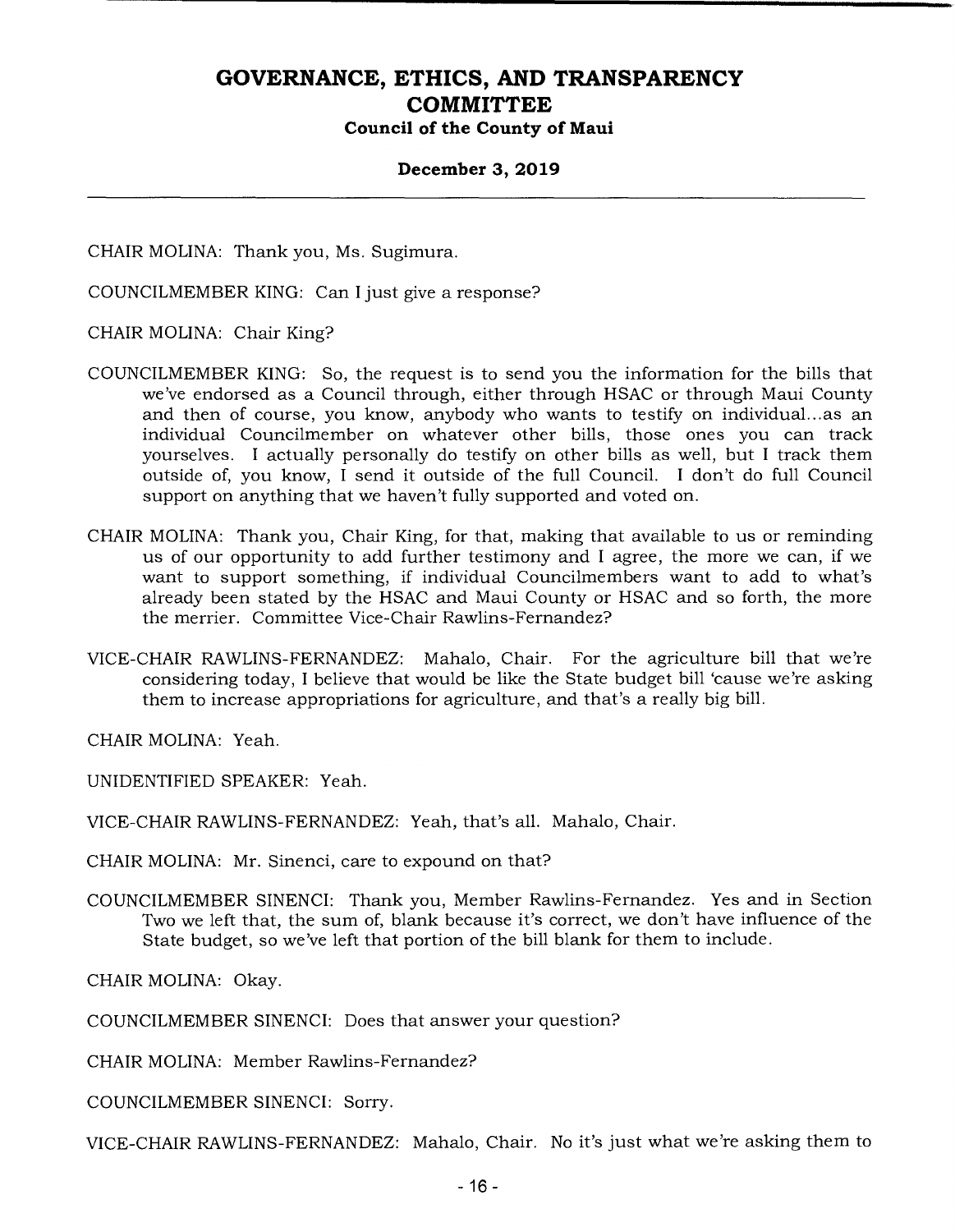#### **December 3, 2019**

do is to increase the budget for Department of Ag. Is that not correct, Member Sinenci? Okay, that's correct, we're asking them to increase the budget for Department of Agriculture.

COUNCILMEMBER SINENCI: Correct.

VICE-CHAIR RAWLINS-FERNANDEZ: Not anything specific in the department, just to increase the department's allocation?

COUNCILMEMBER SINENCI: That was the intent.

VICE-CHAIR RAWLINS-FERNANDEZ: Yeah. So, it's the entire State --

UNIDENTIFIED SPEAKER: Ag.

VICE-CHAIR RAWLINS-FERNANDEZ: --budget bill that they have, and so we'll just have to look in the bill itself, like how our budget bill looks, their State budget bill is super complex.

COUNCILMEMBER KING: Chair?

CHAIR MOLINA: Okay, Chair King?

COUNCILMEMBER KING: Thank you, and to add to on to that answer, one of Councilmember Kama's earlier questions, it might be beneficial for EACP to put this on your agenda as far as, you know, what we would, what would we spend the money on.

UNIDENTIFIED SPEAKER: That's right.

COUNCILMEMBER KING: I've heard talk about needing to have a Department of Agriculture at the County level --

COUNCILMEMBER KAMA: Yes.

COUNCILMEMBER KING: --which I think County of Hawaii has.

UNIDENTIFIED SPEAKER: Exactly.

COUNCILMEMBER KING: And if we had something specific that we could go to the Legislature and put in our testimony --

UNIDENTIFIED SPEAKER: Right.

COUNCILMEMBER KING: --this is what we would do with this money.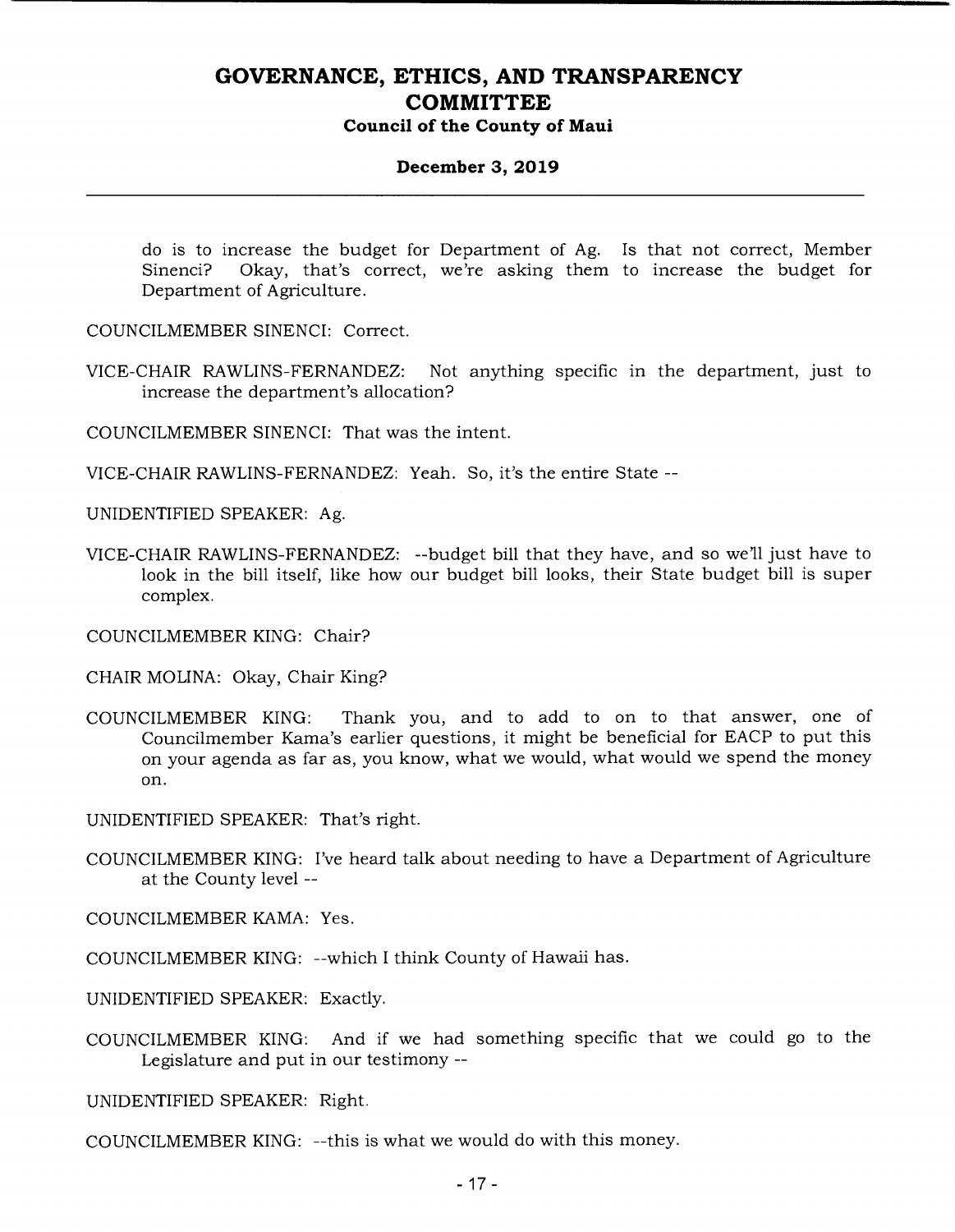#### **December 3, 2019**

COUNCILMEMBER KAMA: Yes, yes.

COUNCILMEMBER KING: Instead of just saying, yes you should increase agriculture --

CHAIR MOLINA: Yeah

UNIDENTIFIED SPEAKER: Yes.

COUNCILMEMBER KING: --because it's important, that would help, and maybe that discussion could be held in the EACP Committee.

CHAIR MOLINA: Good point, Chair, and yeah that's of course --

COUNCILMEMBER SINENCI: Thank you.

CHAIR MOLINA: --whenever we ask for an increase of funds, they want to know specifics.

COUNCILMEMBER KING: Right.

CHAIR MOLINA: Specificity, word of the day, yeah.

COUNCILMEMBER KING: Right.

CHAIR MOLINA: Okay, Members, any other questions as it relates to the motion on the floor.

COUNCILMEMBER KAMA: Call for the question.

CHAIR MOLINA: Seeing none, then the Chair will call for the vote, again this is to include all of the items mentioned earlier into the 2020 Maui County Legislative Package. All those in favor, signify by saying "aye."

COUNCILMEMBERS VOICED AYE.

CHAIR MOLINA: All those opposed.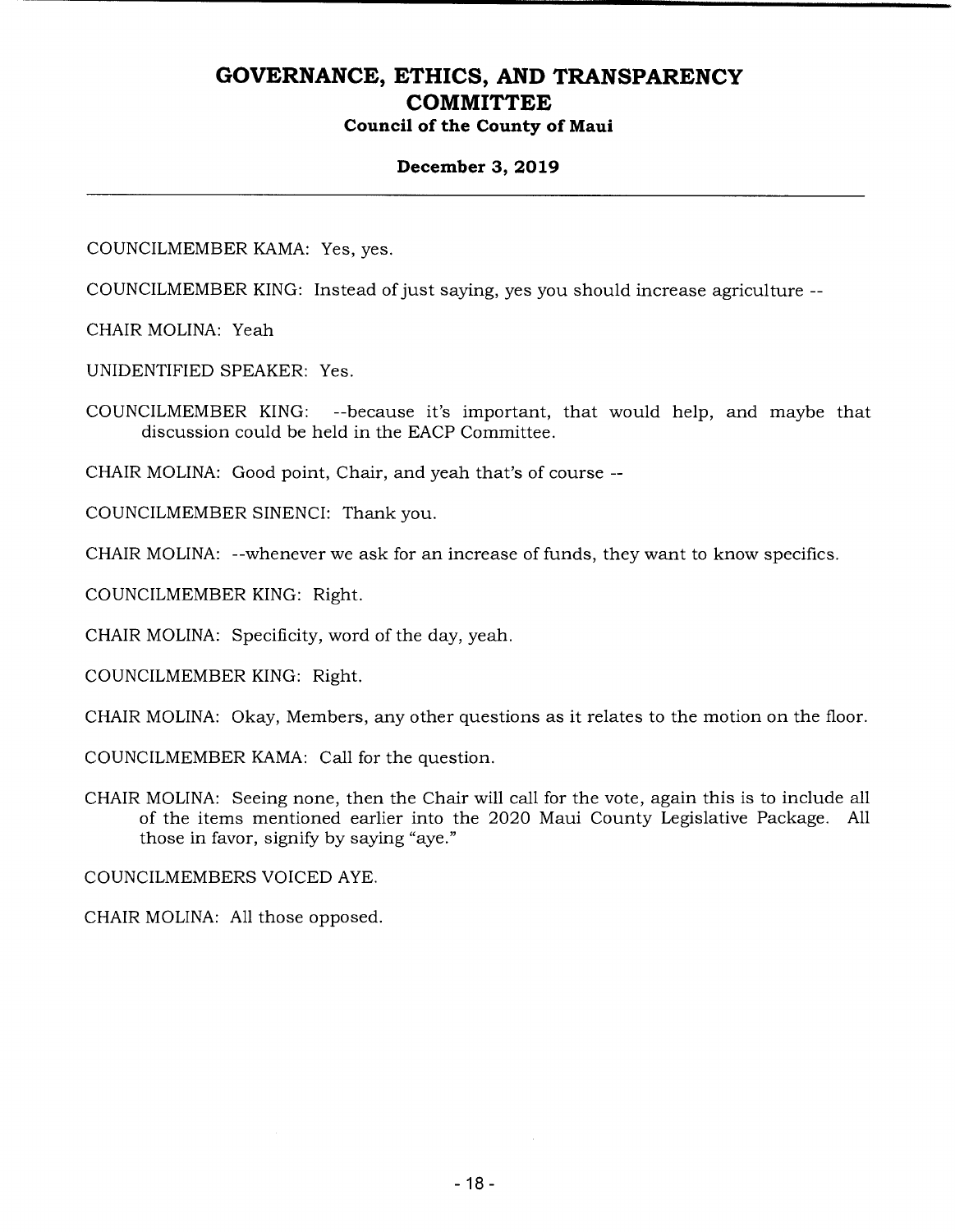# **GOVERNANCE, ETHICS, AND TRANSPARENCY COMMITTEE**

**Council of the County of Maui** 

**December 3, 2019** 

- **VOTE: AYES: Chair Molina, Vice-Chair Rawlins-Fernandez, Councilmembers Hokama, Kama, King, Lee, Paltin, Sinenci, and Sugimura.** 
	- **NOES: None.**

**ABSTAIN: None.** 

- **ABSENT: None.** 
	- **EXC.: None.**

#### **MOTION CARRIED.**

#### **ACTION: ADOPTION OF RESOLUTIONS.**

- CHAIR MOLINA: Thank you, Chair will mark it unanimous, nine "ayes," zero opposition. Thank you very much, Members. And just as a footnote to this, at a future GET meeting, we can consider agendizing any other proposals for HSAC for possible inclusion at a later date, so I guess there is still some time if we want to add some other considerations and Chair is open to addressing any future items at an upcoming GET meeting, so just FYI for you.
- **GET-11(26) LITIGATION MATTERS (SETTLEMENT AUTHORIZATION: INTERGOVERNMENTAL AGREEMENTS WITH STATE DEPARTMENT OF LABOR AND INDUSTRIAL RELATIONS, HAWAII OCCUPATIONAL SAFETY AND HEALTH DIVISION, FOR KAHULUI, KIHEI, AND LAHAINA WASTEWATER RECLAMATION FACILITIES (CC 19-291**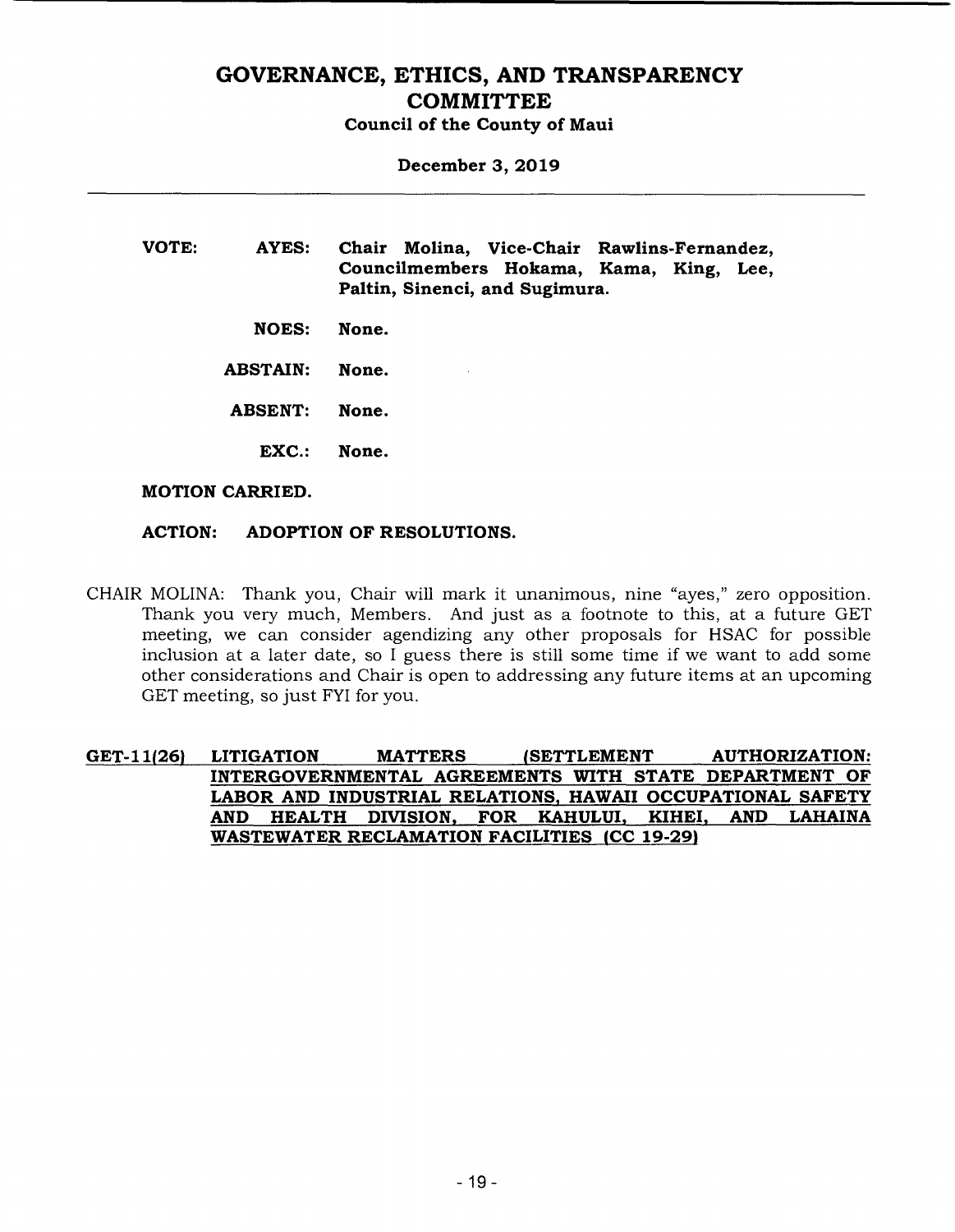#### **December 3, 2019**

- CHAIR MOLINA: All right, Members, we are on our last agenda item for today, boy we are moving right along at the speed of light this morning, great job you guys. This matter deals with authorizing the Mayor of the County of Maui to enter into an intergovernmental agreement with the State of Hawaii and Department of Labor and Industrial Relations Hawaii Occupational Safety and Health Division for the settlement of alleged violations at the Kahului, Kihei, and Lahaina Wastewater Reclamation Facilities and to give us an overview on this, I'd like to ask Deputy Corporation Counsel, Mr. Kushi. No, nothing? Okay, Members, the Chair is going to call for a quick recess. Recess subject to the call of the Chair. . . . *(gavel)* 
	- **RECESS: 9:38 a.m.**

#### **RECONVENE: 9:48 a.m.**

- CHAIR MOLINA: . . . *(gavel). . .* GET meeting for Tuesday, December 3, 2019, is now back in session. It is now 9:48, thank you for that extended recess for the Chair to consult with Staff. Members, again we left on GET item 11(26) and this relates to a proposed bill which is to authorize the Mayor to enter into an intergovernmental agreements with the Hawaii Occupational Safety and Health Division, Department of Labor and Industrial Relations, State of Hawaii, for the settlement of alleged violations at the Kahului, Kihei, and Lahaina Wastewater Reclamation Facilities regarding the handling and recordkeeping of chlorine gas during inspections held in August 2018 as described in citation and notification of penalty, which is attached as Exhibits 1 through 3. And to give us an overview on this, we have from Corporation Counsel, Ms. Richelle Thomson. Good morning, Ms. Thomson.
- MS. THOMSON: Good Morning, Chair, and thank you. Thank you, Chair and Committee Members. So, as the Chair noted the citations were issued in February of 2019 and they were related to inspections done in August of 2018. And those citations, all three of them are provided as attachments to the resolution. And we're seeking approval of settlement agreements, which I can hand out in executive session and we can go into a bit more detail on the specifics there. Also being handed out right now are abatement certifications which detail the Department's response and resolution to each of the items that are addressed in the citations. In terms of procedure, once the Department received the citations, we filed, immediately filed a, an appeal which allows us to discuss and negotiate with the agency and with the AG's Office. We were able to successful negotiate the fines down, downward of the attachments, like I said we can go into that further in executive session and I'm going to turn it over to Deputy Director Shayne Agawa for further open session items. Thanks.

CHAIR MOLINA: Okay, thank you, Ms. Thomson. Mr. Agawa, any additional comments?

MR. AGAWA: Good morning, Chair. Good morning, Members. So, first of all I'd like to thank you for allowing the Department to discuss the item and hopefully, you know, we're here to any questions that you may have. I'd like to start off by just giving you a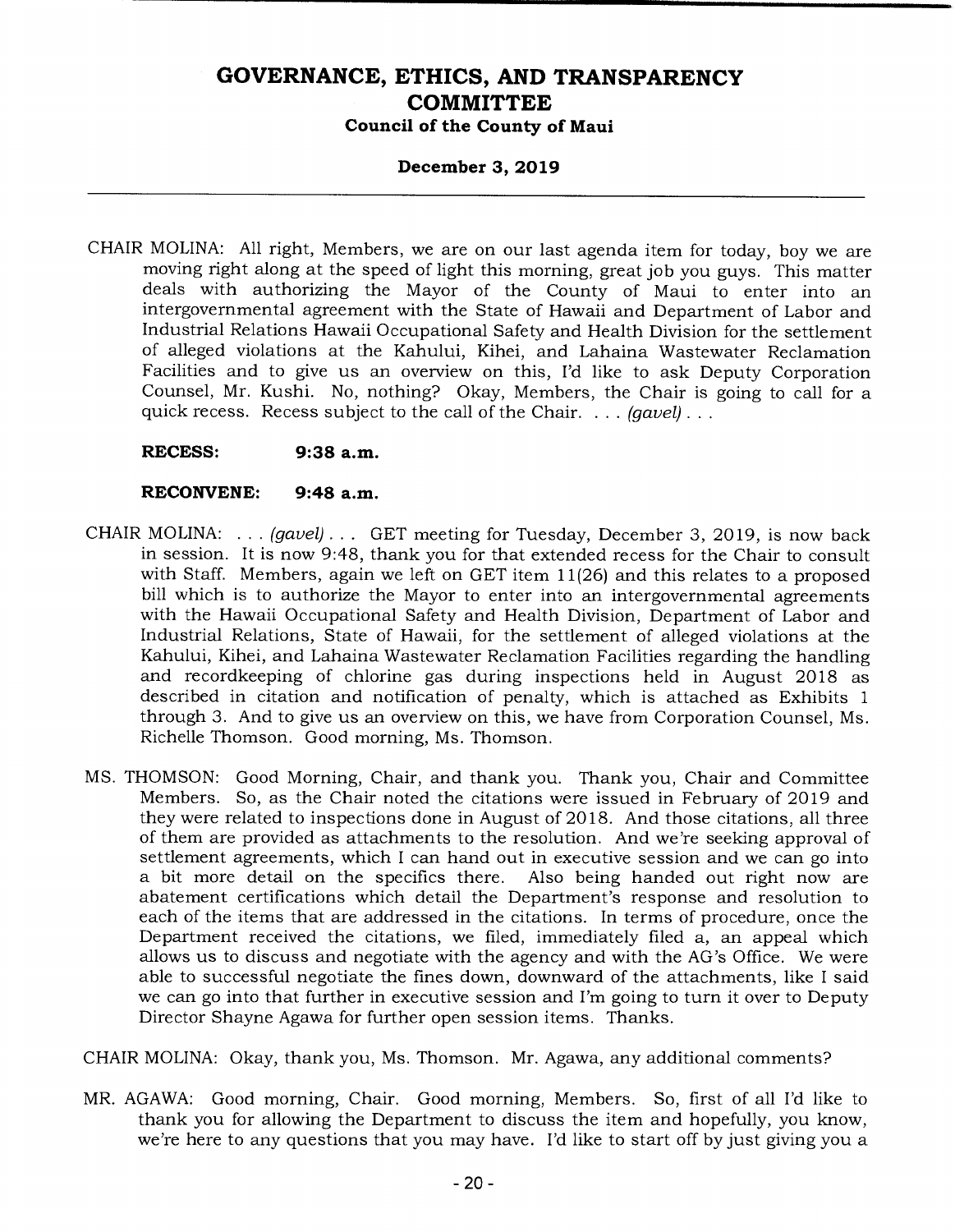#### **December 3, 2019**

brief summary, a timeline of events that leads us to where we are now. So, in August 20th of 2018, the Hawaii Occupational Safety and Health Division or otherwise known as HIOSH performed random inspections at all three of our treatment plants. Then in September 17th of the same year HIOSH inspector formerly requested us to produce documents relative to the inspections. In November 21st, the Department mailed the request, the requested documents to HIOSH. November 30th of 2018, our Department receives a subpoena for documents, for the documents, the same one that was requested back in September 17<sup>th</sup>. And in February 19, the Department received citations and notifications of penalty issued by HIOSH. That was dated February 14. And in March 18, the Department request HIOSH to give us an extension for our abatement certifications to address to citations. On June 7th of 2019, the Department sends HIOSH the abatement certification for the Lahaina Treatment Facility. July 15<sup>th</sup> of 2019, HIOSH acknowledges receipt of the abatement certification for the Lahaina facility. And in July, date unknown, we're still trying to find the date, we sent them the abatement certification for the Kihei Treatment Plant. The reason that the Wailuku/Kahului one didn't have an abatement cert was because we already during this proceeding, procedure, we already got off of the chlorine gas and we went to a tablet chlorine form. Just some key points that I wanted to give from the Department side is to my knowledge the infractions were mostly document related, meaning we were requested documentation for issues related to the inspections and we feel that at no time was the workers or the public safety in jeopardy due to the chlorine gas. I would also like to let you know that the Department was already in a couple years in the process of eliminating chlorine gas, even before this investigation happened, and that we did request an adjustment of the fines with HIOSH, and we successfully negotiated a substantial decrease in the fines. So, that's my brief summary and opening remarks for the Department. With me today, I have Scott Rollins, who's our Acting Division Chief for Wastewater Reclamation Division and he'll give a brief overview of how chlorine gas is used and why in our system. And to my right is Theo Leong, who's our Safety Specialist who was working directly with the HIOSH investigator so he can answer any questions regarding the citations or the abatement certification. Thank you, Chair.

- CHAIR MOLINA: Thank you very much, Mr. Director. Members, I'd like to recognize Mr. Rollins to give us an overview on this to be followed by Mr. Leong if he has anything else, he would like to add. Mr. Rollins?
- MR. ROLLINS: Thank you, Chair, and good morning, Committee. We're not sure you understand how chlorine is used at our facilities, so I'll give you a quick overview. Chlorine is one of the few chemicals we use in any great quantity at our treatment facilities. It's been used to meet permit requirements for our UIC permit in the past as we used to have a residual requirement for any water that went down injection wells. In 2005, that was removed from all of our permits by Department of Health. Chlorine is also used as a disinfectant to produce R-2 water at the Kahului plant when we had users using water at that location. And it's also used at Lahaina in order to meet disinfection requirements on our 2011 consent agreement when our UV system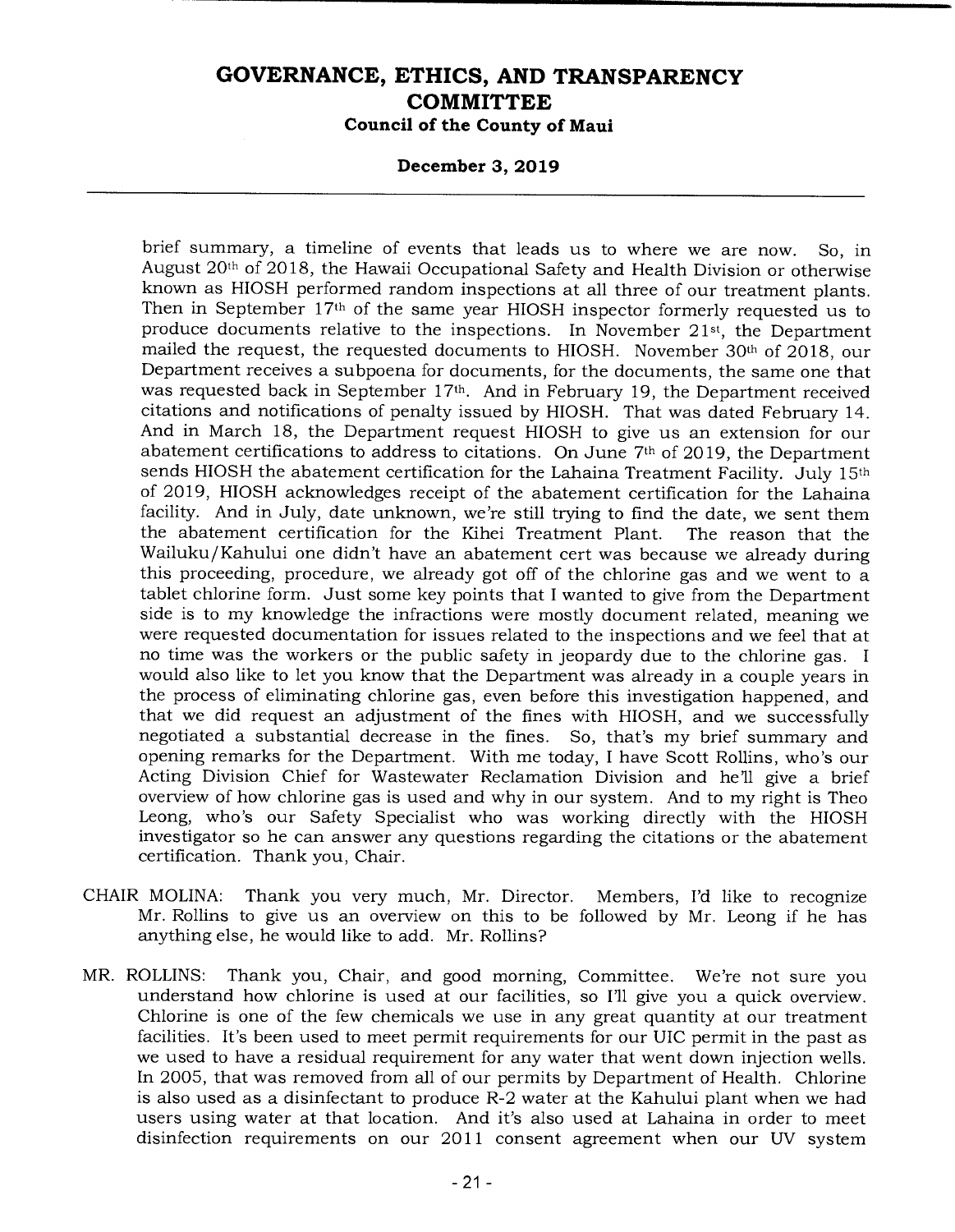#### **December 3, 2019**

happens to be down. Right now we're primarily using chlorine for, to control algae growth at our clarifier weirs and at our filter basins, we're using it for algae and sponge control at our UV channels and for the injections wells, and as I said also to comply with the 2011 EPA consent agreement. Chlorine was used in a gaseous form. In the past, prior to this last year, chlorine was delivered to our plants in one-ton canisters, large gas canisters. They were stored in air-tight rooms that had scrubbers and other equipment attached to it, so we didn't have it released to the environment. The gas was mixed with water to form a chlorine solution and then it's piped to the various areas in the plant where we require the, where we require chlorine. Chlorine gas is hazardous, it's a toxic substance and must be handled with great care. Safety protocols have to be taught and adhered to and emergency plans developed and followed. Maintenance of equipment is a primary concern when handling gaseous chlorine. The Fire and Police departments are aware of its use and locations at our facilities. Because we're approaching the useful life of our chlorine systems at the various plants back in 2013, we started the process of replacing that gas system with safer systems. By 2017, we started construction of those systems. We went to a tablet system which is kind of like a wafer maybe a little smaller than a hockey puck that is then put into a machine and that is dissolved in recycled water and then piped to the system, so not, no time do we have chlorine gas available. The project, like I said commenced in 2017 and finished up during this year. These inspections happened probably in the middle of all these changeovers at all the plants. Like we said, Kahului had just completed it at the time of the inspections, Kihei was nearly complete and Lahaina was in the beginning stages. This Accu-Tab system we now have is somewhere to what I believe what the Park system changed their system to and similarly the Water Department's gone through a similar changeover as to what we're doing. Two facts to consider, the violations discussed today are strictly about the gaseous systems. They're not about the current systems we have in place. The gas systems are now removed or tagged and locked out and will not be used in the future. We no longer have any gas canisters at our facilities, they've all been removed. And as Shayne said, we've never had an episode of an equipment failure or gas leak at any of the facilities, so no one was physically in harm's way. However, that doesn't really mean that there wasn't a potential that there could have been a problem. Many of the citations were due to some missing, misplaced, and not immediately available or outdated plans. And we've taken measures to address some of those issues, so that's all I have.

CHAIR MOLINA: Okay, thank you very much, Mr. Rollins, and I appreciate the education in, and it gives me a even deeper appreciation for you and all of our Wastewater employees and their responsibilities you have and so forth. So, anyway, Mr. Leong, would you, you have anything else to add?

MS. THOMSON: Chair, if I might?

CHAIR MOLINA: Ms. Thomson?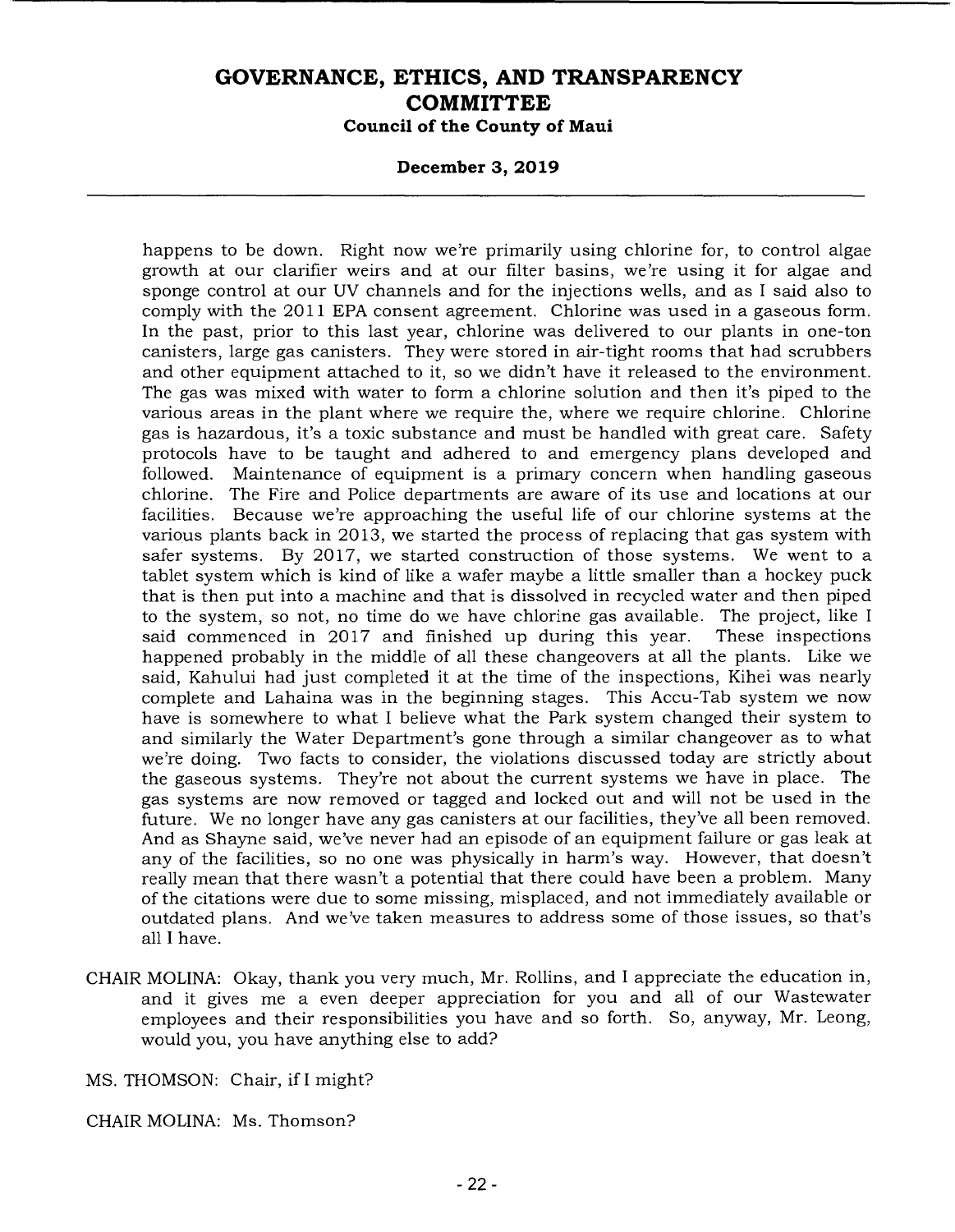### **December 3, 2019**

- MS. THOMSON: Just in terms of getting into any of the specifics about the citations, just wanted to kind of have the Committee Members be aware of that, and that should be done in executive session, so probably most of the information Theo will have, should be done in executive session.
- CHAIR MOLINA: Okay, that makes sense. Alrighty, so I'll just take it as a no from Mr. Leong that pretty much, you.. .the Department has said what they've had to say on this issue. So, with that being said, Members, any questions in open session as it relates to what was stated to us by the Department and Corporation Counsel? Chair King?
- COUNCILMEMBER KING: Thank you, and thank you, Department, for the explanation because that was my main question, what's the difference between the Accu-Tab and the gaseous chlorine, but it sounds like the Accu-Tab is the same thing in a different form, is that correct, Mr. Rollins?

CHAIR MOLINA: Mr. Rollins?

- MR. ROLLINS: Well it's another form of chlorine but it actually is just dissolved in water, so we don't have a gas element, which is really the danger to anybody.
- COUNCILMEMBER KING: Right, but is there a significant cost for environmental increase with the new system, or is it pretty much the same or less?
- MR. ROLLINS: The cost is probably, for using the tabs is probably a little less than what we had before environmentally. We're still applying the same dosages at the sites that we need to use the chlorine, so there's no change there.
- COUNCILMEMBER KING: Okay, thank you for that, and then I have one other question, Chair. Assuming that what's on Granicus is public and you mentioned that you've already been able to significantly reduce the original fines, so what's on here which is a total of around 40,000 represents the reduced fines?

CHAIR MOLINA: Ms. Thomson?

- MS. THOMSON: No, that represents the total fines, and we've able to reduce them from that number.
- COUNCILMEMBER KING: From that number.

MS. THOMSON: Yes.

COUNCILMEMBER KING: Okay. Okay, great, thank you.

CHAIR MOLINA: Thank you, Chair King. And that number is something that you would be better to discuss in executive session, okay. Members, any other questions in open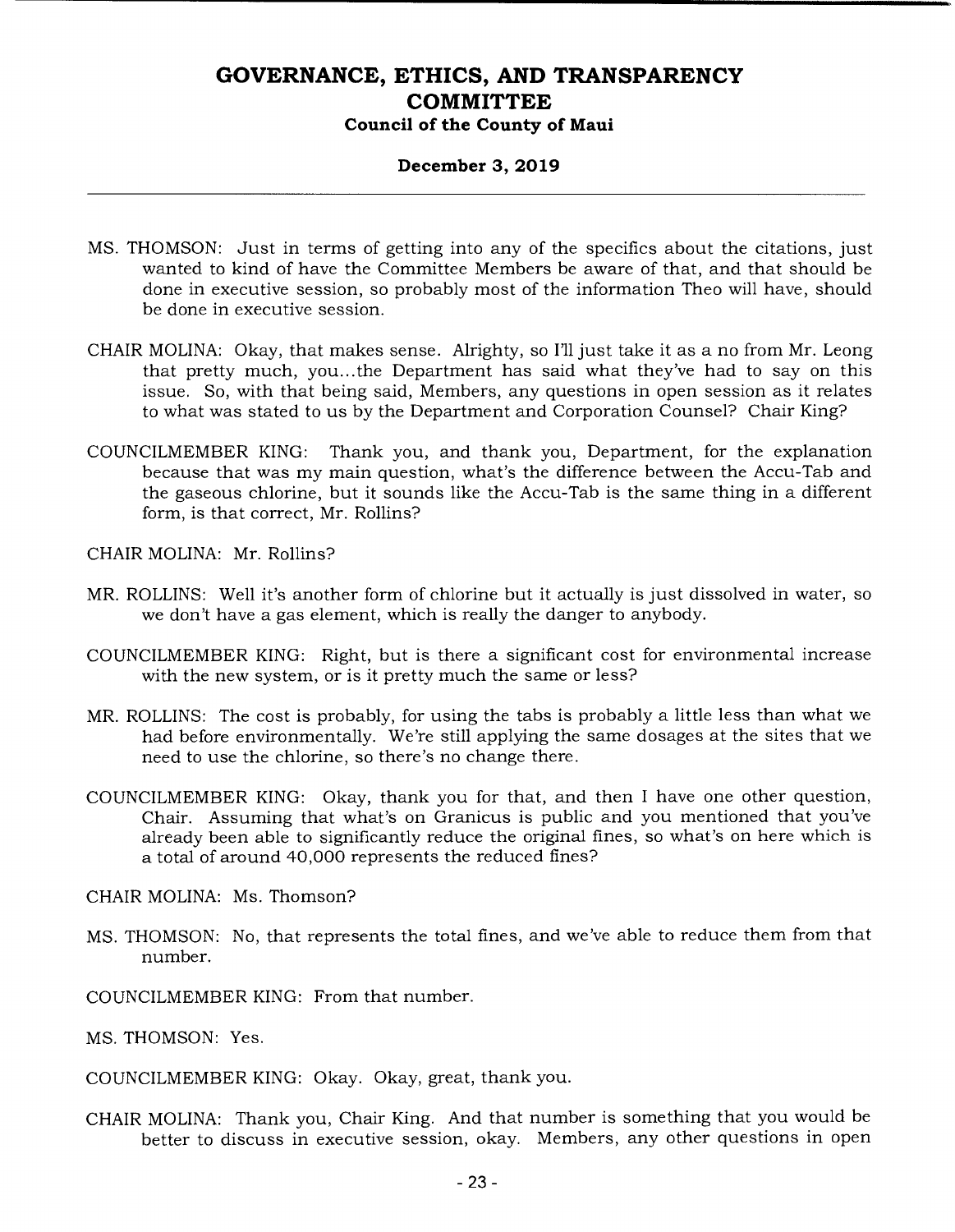#### **December 3, 2019**

session? Mr. Hokama?

- COUNCILMEMBER HOKAMA: No, Chair, my comment is more about why the Director is not here this morning? We appreciate the Deputy, but the Director is the Director, especially with this type of item we discussing today, but our Director is on Oahu dealing with the cesspool conservation conversion program. So, I believe State Health Department flew him there for the County's input so that's why the Director is not here this morning. I just wanted to make it clear that the other than that, we expect the Director to be present. Thank you.
- CHAIR MOLINA: Thank you for that, Mr. Hokama. Appreciate the, clarifying that for us as to why Mr. Nakagawa is not here and of course he's up on Oahu to address another very important issue, cesspools. Committee Vice-Chair Rawlins- Fernandez?
- VICE-CHAIR RAWLINS-FERNANDEZ: Mahalo, Chair. So, I was hoping to get a better understanding of what took two years, why this took two years of transition from using chlorine gas to using chlorine tablet.
- CHAIR MOLINA: And again, if there's anything, I'm sure Corp. Counsel will advise us if, depending on the type of responses we may require executive session, so I'm sure Ms. Thomson will monitor any potential questions and responses for that.
- MS. THOMSON: Just quickly, just to make clear to the Committee, the use of chlorine gas isn't the issue, and the conversion to tabs wasn't a part of, you know, of this citation or settlement agreement or anything like that, so it was a transition that I understand was occurring from about the 2013 to 2017, '18 timeframe. And Scott can probably go into what operationally was required, but I think it involved a lot of conversion of equipment and different types of equipment.
- CHAIR MOLINA: Okay, with that said, Mr. Rollins?
- MR. ROLLINS: That is true, we had one CIP project which was Countywide over our three treatment plants, so we had one contractor doing the work so it was staged from plant to plant and that's why it took about a year and a half to actually complete all the conversions.
- VICE-CHAIR RAWLINS-FERNANDEZ: It took a year and a half to complete all the conversions. I'm sorry, I just...
- MR. ROLLINS: Yes, yeah, so they worked at one plant and then moved on to the next plant, et cetera, so that's how the transition occurred.
- VICE-CHAIR RAWLINS-FERNANDEZ: Okay, thank you. And in looking at the citations, it says type of violation, serious, is there a higher level of seriousness in type of violation or is serious the highest?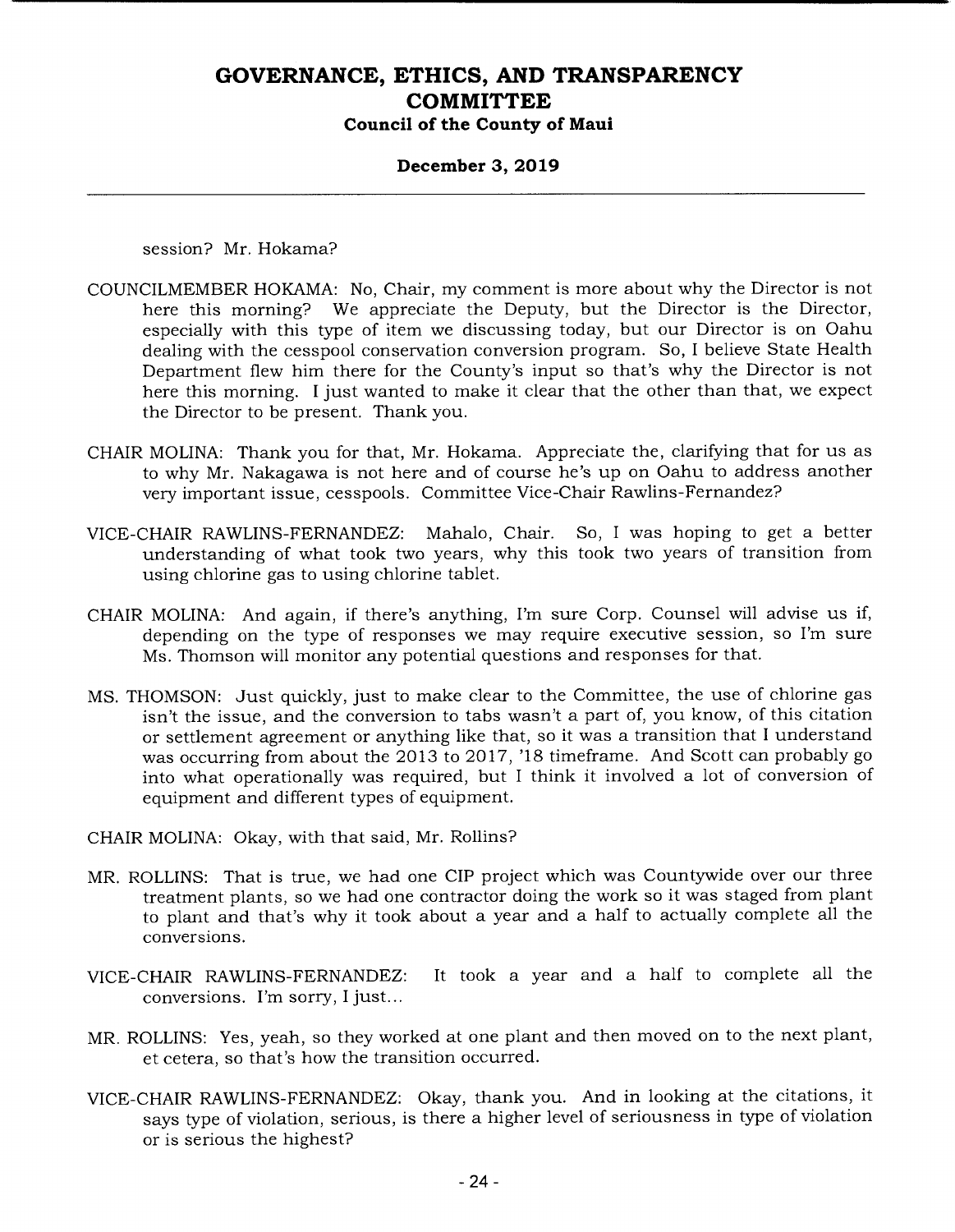### **December 3, 2019**

CHAIR MOLINA: Mr. Rollins or Corporation Counsel?

- MS. THOMSON: There are higher levels of violation than serious and there are mandatory penalties, even in first instance violations, so some of the penalties that you'll see. Something kind of to draw your attention to also is when you're looking at the violations or the citations, you'll see, you know, one a, b, c and you'll, if you'd note that the fine is just on the first, so we weren't penalized for each category and we also were not penalized the maximum amount which for each type of violation it can be upwards of \$12,000, you know, and they're in the category of between 5 and 8,000, so I just wanted to point that out.
- VICE-CHAIR RAWLINS-FERNANDEZ: Okay, mahalo for that clarification. Just for those watching and tracking this, 'cause it says serious, but it was characterized as not serious. So, okay, thank you. Mahalo, Chair.
- CHAIR MOLINA: Okay, thank you, Member Rawlins-Fernandez. Okay, Members, seeing no other requests for questions in open session, the Chair will now entertain a motion to convene an executive meeting, pursuant to Section 92-5(a)(4) of Hawaii Revised Statutes to consult with the board's attorney on questions and issues pertaining to the board's powers, duties, privileges, immunities, and liabilities.

COUNCILMEMBER SINENCI: So moved.

VICE-CHAIR RAWLINS-FERNANDEZ: Second.

CHAIR MOLINA: Okay, it's moved by Member Sinenci, seconded by Committee Vice-Chair Rawlins-Fernandez. Members, any discussion on the motion to go into executive session? And as a reminder we do need six votes, a minimum to go into executive session. With that being said, Chair will call for the vote. All those in favor of executive session, signify by saying "aye."

COUNCILMEMBERS VOICED AYE.

CHAIR MOLINA: All those opposed.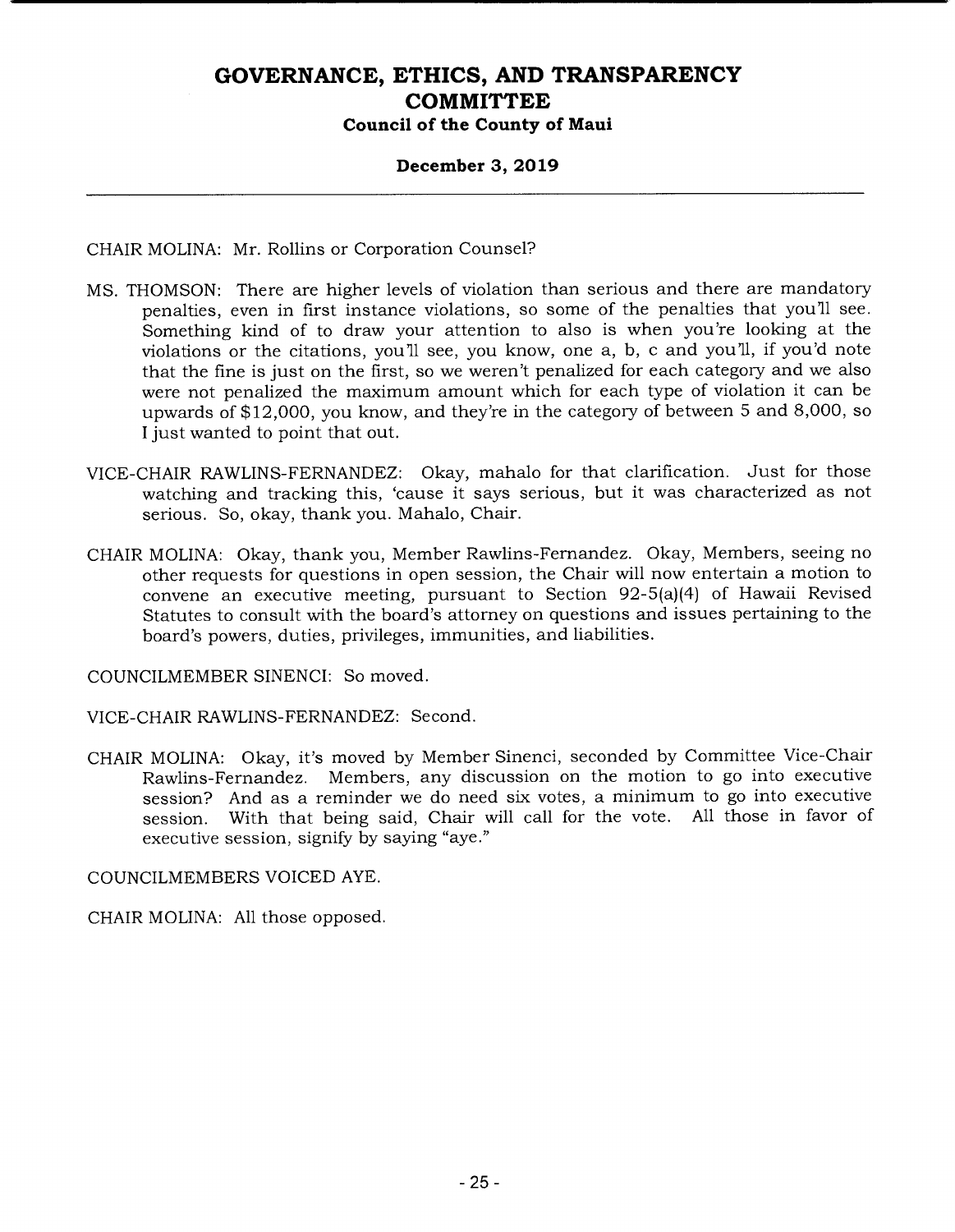**December 3, 2019** 

**VOTE: AYES: Chair Molina, Vice-Chair Rawlins-Fernandez, Councilmembers Hokama, Kama, King, Lee, Paltin, Sinenci, and Sugimura.** 

**NOES: None.** 

**ABSTAIN: None.** 

- **ABSENT: None.** 
	- **EXC.: None.**

#### **MOTION CARRIED.**

**ACTION: APPROVE; RECESS open meeting and CONVENE executive meeting.** 

- CHAIR MOLINA: Thank you. Chair will mark it nine "ayes" with zero opposition. All right, Members, we will prepare the Chambers for executive session, so Chair will call for a recess and when we reconvene it will be in executive session. Meeting in recess. *(gavel).* 
	- **RECESS: 10:06 a.m.**

#### **RECONVENE: 10:56 a.m.**

CHAIR MOLINA: . . . *(gavel).. .* The GET Committee meeting for Tuesday, December 3, 2019 is now reconvened, now back in open session, five minutes to the hour of 11:00 a.m. Chair is ready to offer recommendation on GET item 11(26). Chair's recommendation is to recommend, entertain a motion to recommend passage<br>of the proposed bill as it relates to discussion in executive session. Chair will of the proposed bill as it relates to discussion in executive session. entertain a motion.

VICE-CHAIR RAWLINS-FERNANDEZ: So moved.

COUNCILMEMBER SUGIMURA: Second.

- CHAIR MOLINA: Moved by Committee Vice-Chair Rawlins -Fernandez, seconded by Member Sugimura. The matter's now open for discussion as it relates to the motion on the floor. Member Rawlins-Fernandez, anything to say as the movant on this? And also, Member Paltin, anyone, floor is open.
- VICE-CHAIR RAWLINS-FERNANDEZ: Yeah, mahalo, Chair. So, we had a really good discussion in executive session about how to move forward from this episodic penalty.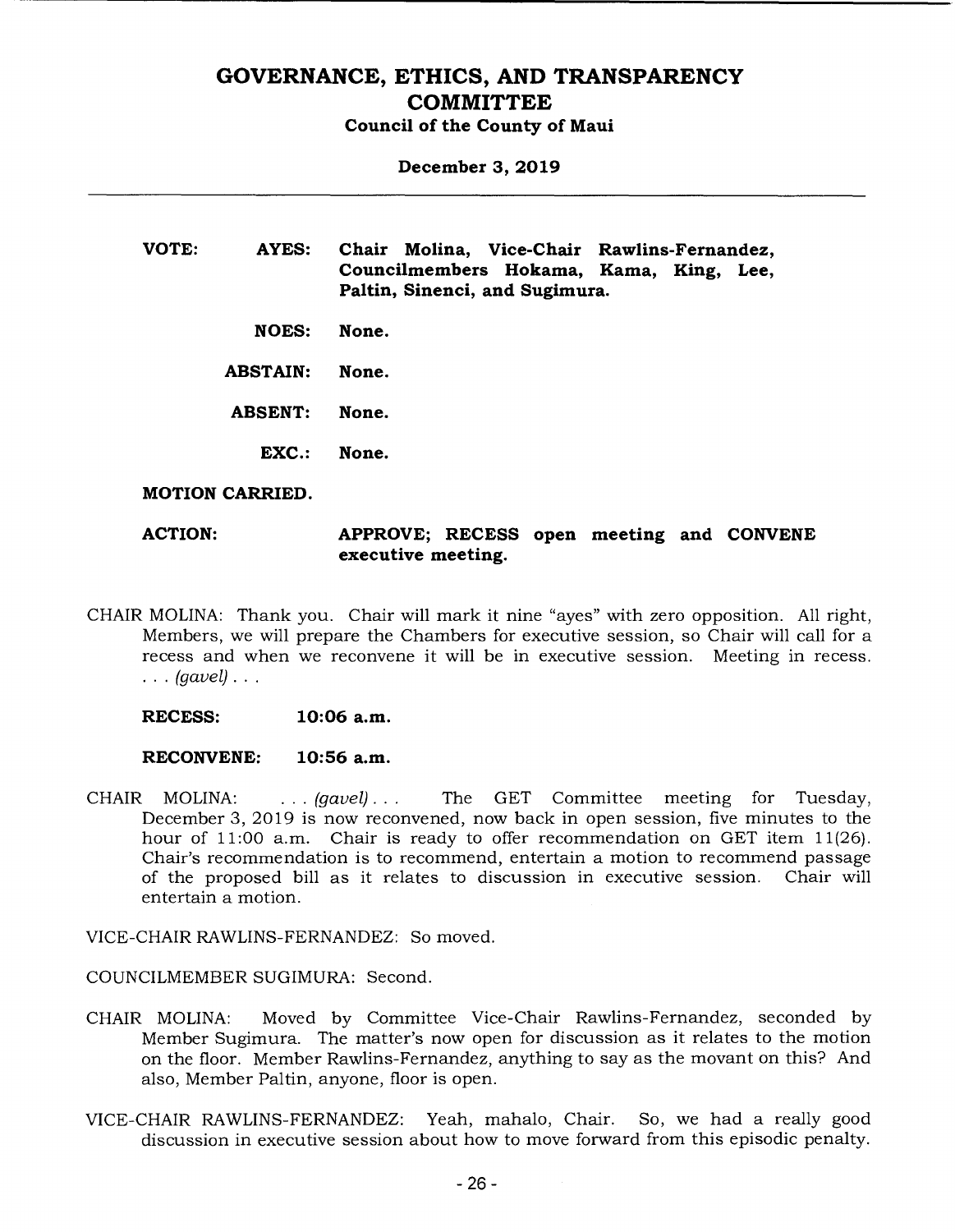### **December 3, 2019**

Sorry, okay. And so, we're hoping to see, you know, other, our other departments follow lead here if they haven't been. And so, I don't know if perhaps you as Chair can inquire with those --

CHAIR MOLINA: For updates?

VICE-CHAIR RAWLINS-FERNANDEZ: --to see if they're.. .yeah. Mahalo, Chair.

CHAIR MOLINA: Okay, very good suggestion and well stated, Member Rawlins-Fernandez.

VICE-CHAIR RAWLINS-FERNANDEZ: Mahalo, Chair.

- CHAIR MOLINA: Member Paltin, anything to add as far as Department protocols as it relates to chemical storage and anything of that matter and maybe personnel issues? Member Hokama, anything else, further elaboration?
- COUNCILMEMBER PALTIN: I would like to request that the Committee make a correspondence with the Managing Director since at one time in Ocean Safety we did have to get all the documents together. I'm kind of disappointed that the previous administration didn't see that this was done across the board in all departments and divisions. But that being said, you know, some folks say your best teacher is you last mistake, and this was a pretty big mistake, considering the seriousness of chlorine gas and human safety. So, I guess I would just request that the current Managing Director ensures that all departments and divisions within the County under the Mayor's jurisdiction ensures that all of our HIOSH and Hazmat records and documents are up to --

CHAIR MOLINA: Up to speed, yeah.

- COUNCILMEMBER PALTIN: --the current regulations and that all appointed, and TA/TR positions are filled with qualified people that learn the regulations and perform risk analysis, risk assessment analysis in their roles that they take on.
- CHAIR MOLINA: Okay, thank you. Again, well stated as well, Member Paltin. And certainly, the Chair will take up that request and if no objections under the Chair's signature, we can make that request of the Managing Director to provide an update to this Committee. Member Sugimura?
- COUNCILMEMBER SUGIMURA: Yeah, I want to actually just make a comment of learning more about this process with chlorine gasses and tablets. And I just want the public to know that the Department has already converted to tablets, so although this was a, is being presented as a concern, that we've moved past probably the critical decisions that needed to be made for the safety of our employees by making this conversion. Having been in business earlier and I understand when you hear OSHA, you think oh this is serious, penalties, dollars, and whatever and I think the magnitude of what it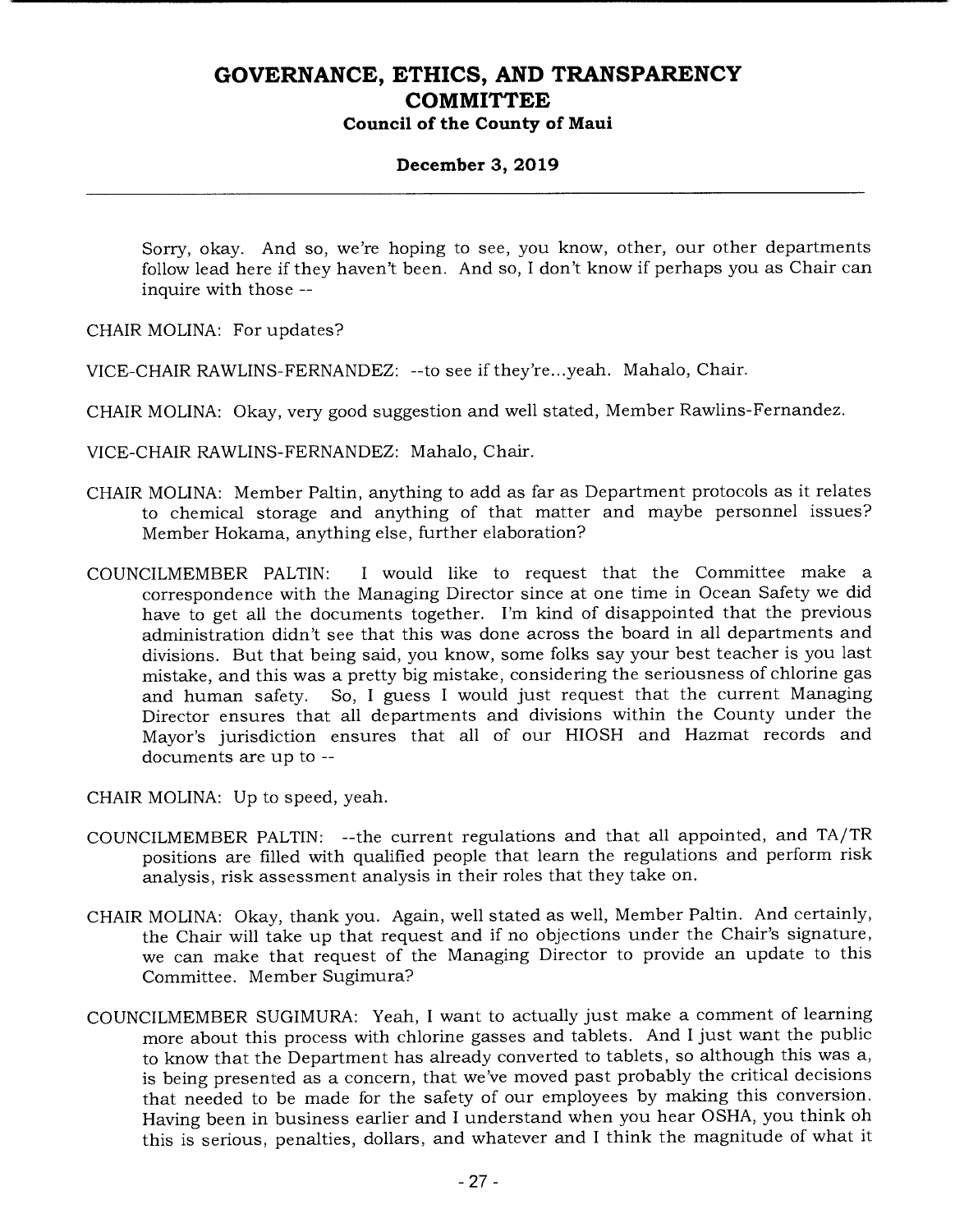#### **December 3, 2019**

could have been versus what it is, although we hate to pay any penalties, it's a lot less severe because of the actions taken by the Department. So, I just want to say that 'cause I think people listening if they are, that they may think that we're doing something inappropriate for our employees, but I think that the Department did express that employee safety is one of their top missions and I think all of us, you know, who sit on this, you know, in the Council feel the same way, so I'm glad that Mr. Rollins and the Department is taking the appropriate measures so that this doesn't happen again. So, thank you.

- CHAIR MOLINA: All right, thank you, Member Sugimura, those comments are much appreciated as well. Any other comments as it relates to the motion on the floor? Committee Vice-Chair Rawlins-Fernandez?
- VICE-CHAIR RAWLINS-FERNANDEZ: Mahalo, Chair, second and final. I just, I know Member Paltin said it, and I want to support her request to the Managing Director and to also specifically ask that all, you know, the required paperwork is stored in one location. And I don't know if, you know, where it's almost 2020 to see if, you know, if it would be possible to store things electronically and to work with the, you know, overseeing State and Federal agencies to see, you know, if that, how that could be possible and, you know, just kind of embrace --

UNIDENTIFIED SPEAKER: Save paper.

VICE-CHAIR RAWLINS-FERNANDEZ: --the technological advances that we're moving toward, I don't know if it's possible, to the extent possible.

CHAIR MOLINA: Okay.

VICE-CHAIR RAWLINS-FERNANDEZ: Mahalo, Chair.

- CHAIR MOLINA: Very good suggestion. Member Paltin?
- COUNCILMEMBER PALTIN: Oh I just would say, that it would need to be both because, you know, you're preparing for any kind of mistake or error that could occur and in a wastewater treatment facility or something, if you store it electronically and the power goes out and those types of situation or someone spills water on the computer, like, so you would, I would imagine have to have both as a preparation for all the possibilities of reasons why you need it all in one place anyway. So, yeah, it's good to have it in more than one way. But I would imagine you always need to have the paper binder as the final backup.
- CHAIR MOLINA: Good point. All right with no other discussion, Chair will call for the vote. All those in favor signify by saying "aye."

COUNCILMEMBERS VOICED AYE.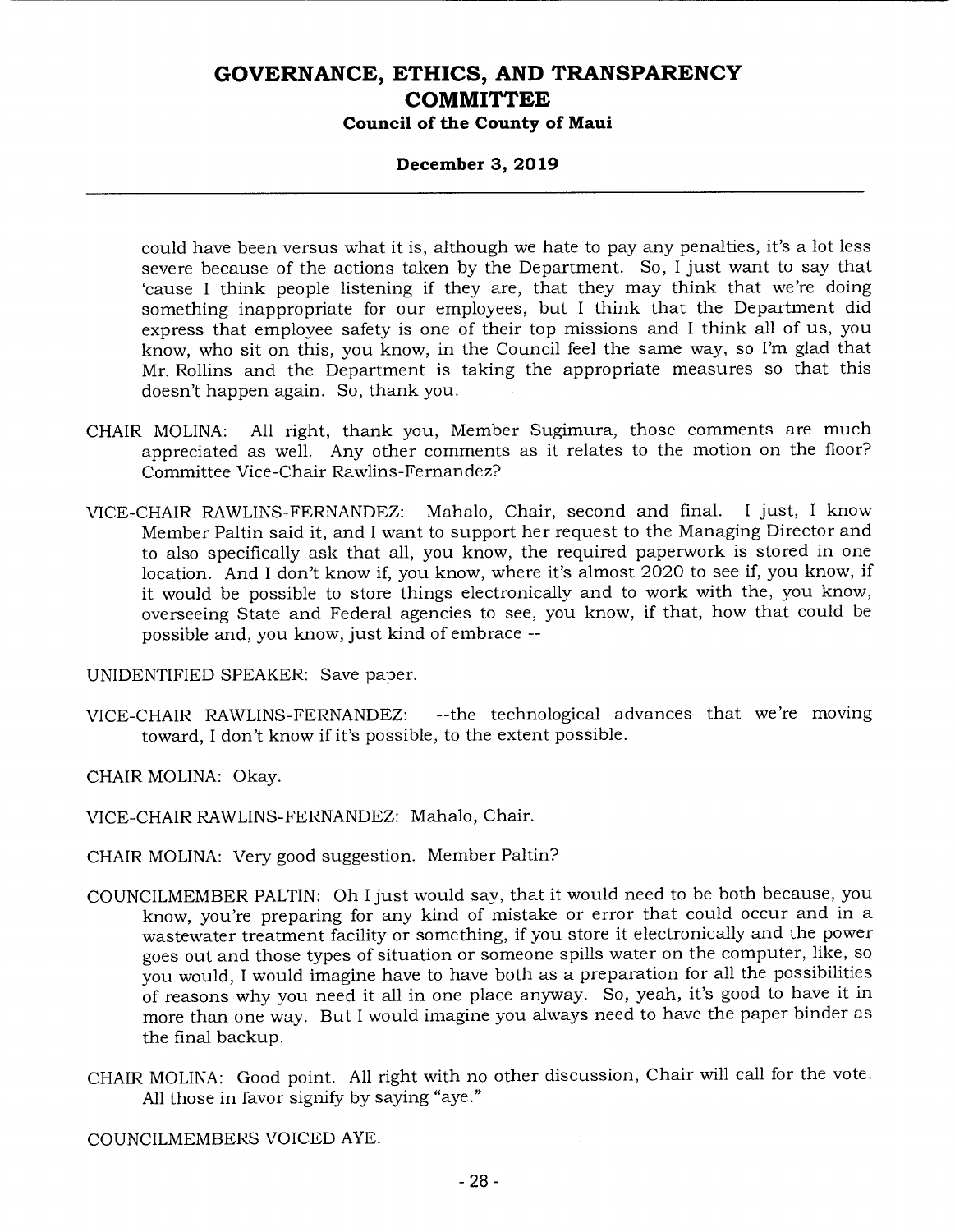#### **December 3, 2019**

CHAIR MOLINA: All those opposed.

- **VOTE: AYES: Chair Molina, Vice-Chair Rawlins-Fernandez, Councilmembers Hokama, Kama, King, Lee, Paltin, Sinenci, and Sugimura.** 
	- **NOES: None.**
	- **ABSTAIN: None.**
	- **ABSENT: None.** 
		- **EXC.: None.**

#### **MOTION CARRIED.**

#### **ACTION: FIRST READING OF BILL.**

CHAIR MOLINA: Thank you, Chair will mark it nine-zero. Thank you very much, Members, for you hard work, and to the Department and Corporation Counsel. Members, you worked very efficiently today, I am certainly proud to Chair this Committee with your hard work. It's an honor. All right, it's two minutes after the hour of 11 o'clock. Thank you also to Staff for your hard work too. Two minutes after the hour of 11 o'clock, I just said that so we shall adjourn today's GET Committee meeting for December 3. 2019. Aloha and have a good day, Members. Meeting adjourned. *(gavel).* 

**ADJOURN: 11:03 a.m.** 

**APPROVED BY:** 

MICHAEL J. MOLINA, Chair Governance, Ethics, and Transparency Committee

get:min: 19 1203:kk Transcribed by: Kimi Kusumoto